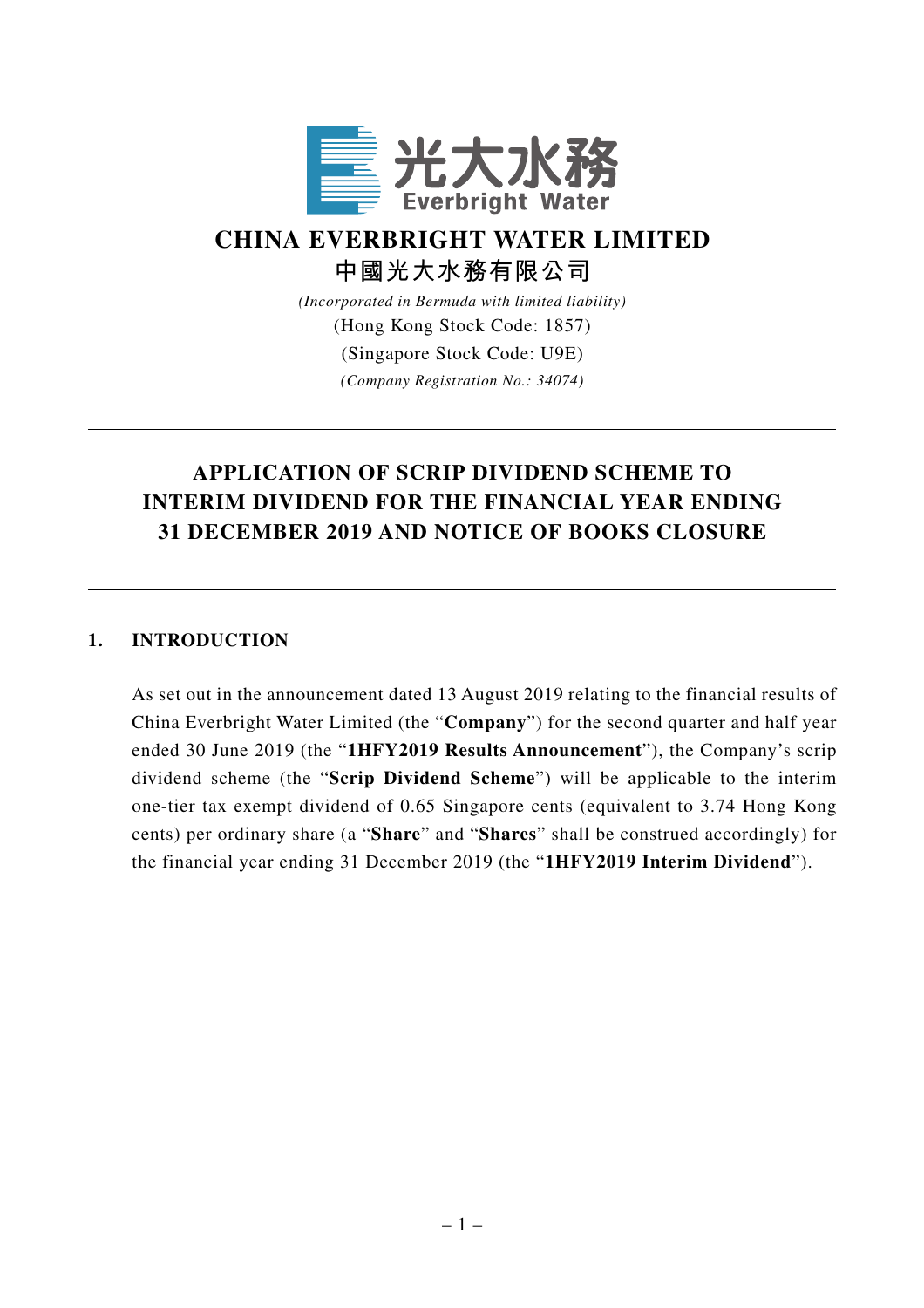Accordingly, the Scrip Dividend Scheme will provide persons registered in the register of members of the Company or, as the case may be, the Depository Register (as defined in the Scheme Statement) as holders of fully-paid Shares in the Company (the "**Members**") with an option to elect to receive new Shares pursuant to the Scrip Dividend Scheme (the "**New Shares**") in lieu of the cash amount of the 1HFY2019 Interim Dividend. In relation to persons registered in the register of members of the Company in Singapore or the Depository Register ("**Singapore Members**"), entitlements to the 1HFY2019 Interim Dividend will be based on the Shares held by Singapore Members as at 5:00 p.m. (Singapore time) on 3 September 2019 (the "**Singapore Books Closure Date**"). In relation to persons registered in the Hong Kong branch register of members of the Company ("**Hong Kong Members**"), entitlements to the 1HFY2019 Interim Dividend will be based on the Shares held by Hong Kong Members as at 4:30 p.m. (Hong Kong time) on 3 September 2019 (the "**Hong Kong Record Date**").

**Members who wish to receive the 1HFY2019 Interim Dividend in CASH need not take any action, provided they have not previously made permanent elections under the Scrip Dividend Scheme to receive New Shares in lieu of cash. Members who have previously made such permanent elections under the Scrip Dividend Scheme (and whose permanent elections have not been cancelled or deemed cancelled) will receive New Shares in lieu of cash for the 1HFY2019 Interim Dividend if they do not take any action.**

## **2. ELIGIBILITY**

All Members entitled to the 1HFY2019 Interim Dividend will be eligible to participate in the Scrip Dividend Scheme in respect of the 1HFY2019 Interim Dividend, subject to the restrictions on Overseas Singapore Members (as defined below) and Overseas Hong Kong Members (as defined below).

Participation in the Scrip Dividend Scheme is also subject to the requirement that such participation by a Member will not result in a breach of any other restrictions on such Member's holding of Shares which may be imposed by any statute, law or regulation in force in Singapore, Hong Kong or any other relevant jurisdiction, or by the bye-laws of the Company.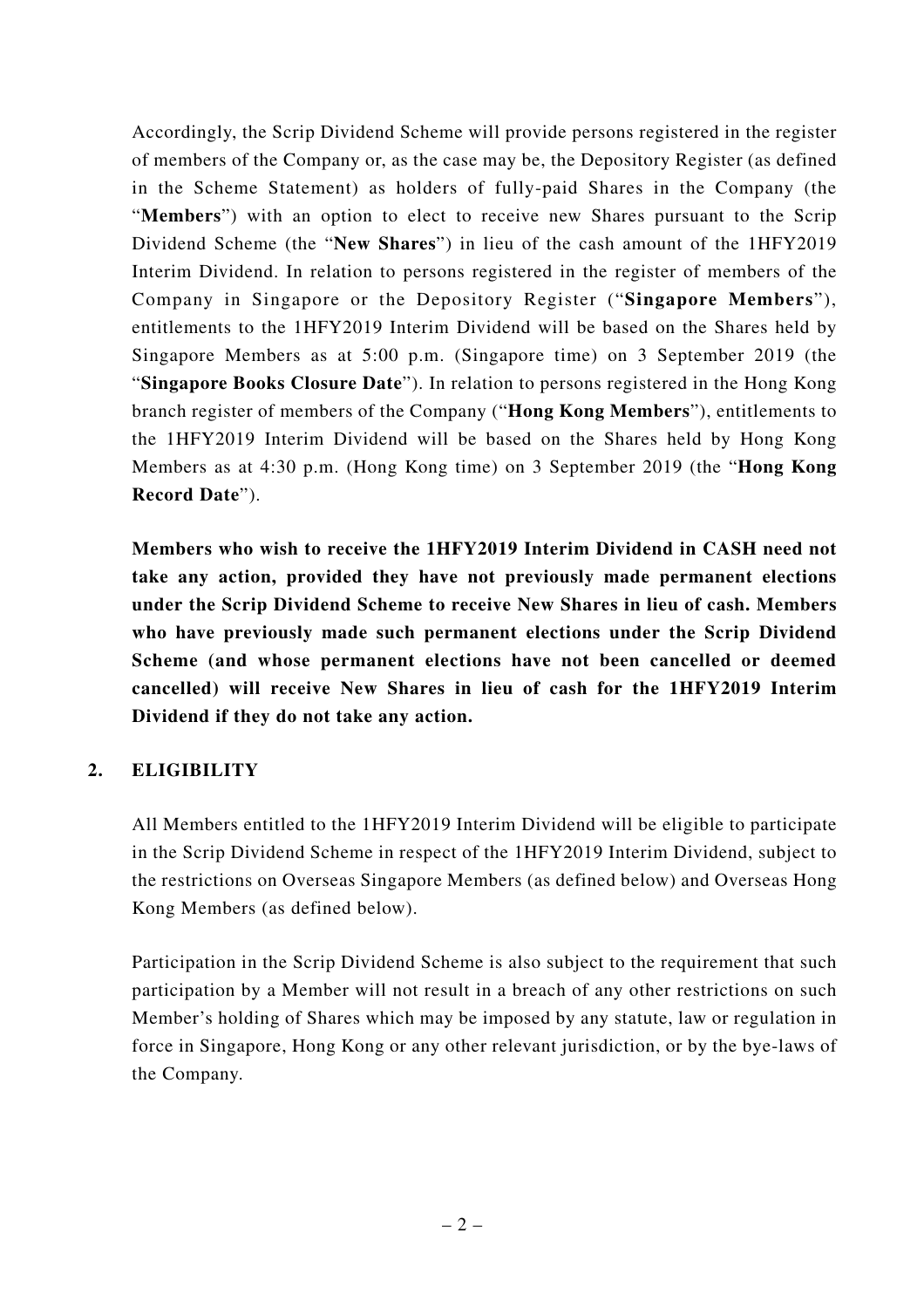#### **Singapore Members**

Singapore Members with registered addresses outside Singapore ("**Overseas Singapore Members**") as shown in the register of members of the Company in Singapore or the Depository Register on the Singapore Books Closure Date, and who have not provided the Company or (as the case may be) The Central Depository (Pte) Limited ("**CDP**") with addresses in Singapore for the service of notices and documents latest by 5:00 p.m. (Singapore time) on 27 August 2019 will not be eligible to participate in the Scrip Dividend Scheme.

**Overseas Singapore Members who wish to be eligible to participate in the Scrip Dividend Scheme should provide an address in Singapore for the service of notices and documents by notifying the Company c/o Boardroom Corporate & Advisory Services Pte. Ltd., 50 Raffles Place, #32-01 Singapore Land Tower, Singapore 048623 or, if the Overseas Singapore Member is a CDP depositor, CDP at 11 North Buona Vista Drive, #06-07 The Metropolis Tower 2, Singapore 138589, not later than 5.00 p.m. (Singapore time) on 27 August 2019 (Tuesday).**

#### **Hong Kong Members**

If any Hong Kong Member with a registered address outside Hong Kong ("**Overseas Hong Kong Members**") is shown in the Hong Kong branch register of members of the Company on the Hong Kong Record Date, the Company will make an enquiry regarding the legal restrictions under the laws of the relevant place and the requirements of the relevant regulatory body or stock exchange to consider whether to exclude such Overseas Hong Kong Member from the Scrip Dividend Scheme. The Company may only exclude such Overseas Hong Kong Member on the basis that, having made such enquiry, it would be necessary or expedient to do so on account of either of the legal restrictions under the laws of the relevant place or the requirements of the relevant regulatory body or stock exchange in that place.

#### **3. ADVANTAGES OF THE SCRIP DIVIDEND SCHEME**

As eligible Members will be given the choice of receiving the payment of the 1HFY2019 Interim Dividend in cash and/or in New Shares, eligible Members will thus have greater flexibility in meeting their investment objectives. It will also enable eligible Members to participate in the equity capital of the Company without incurring brokerage fees, stamp duty and other related costs.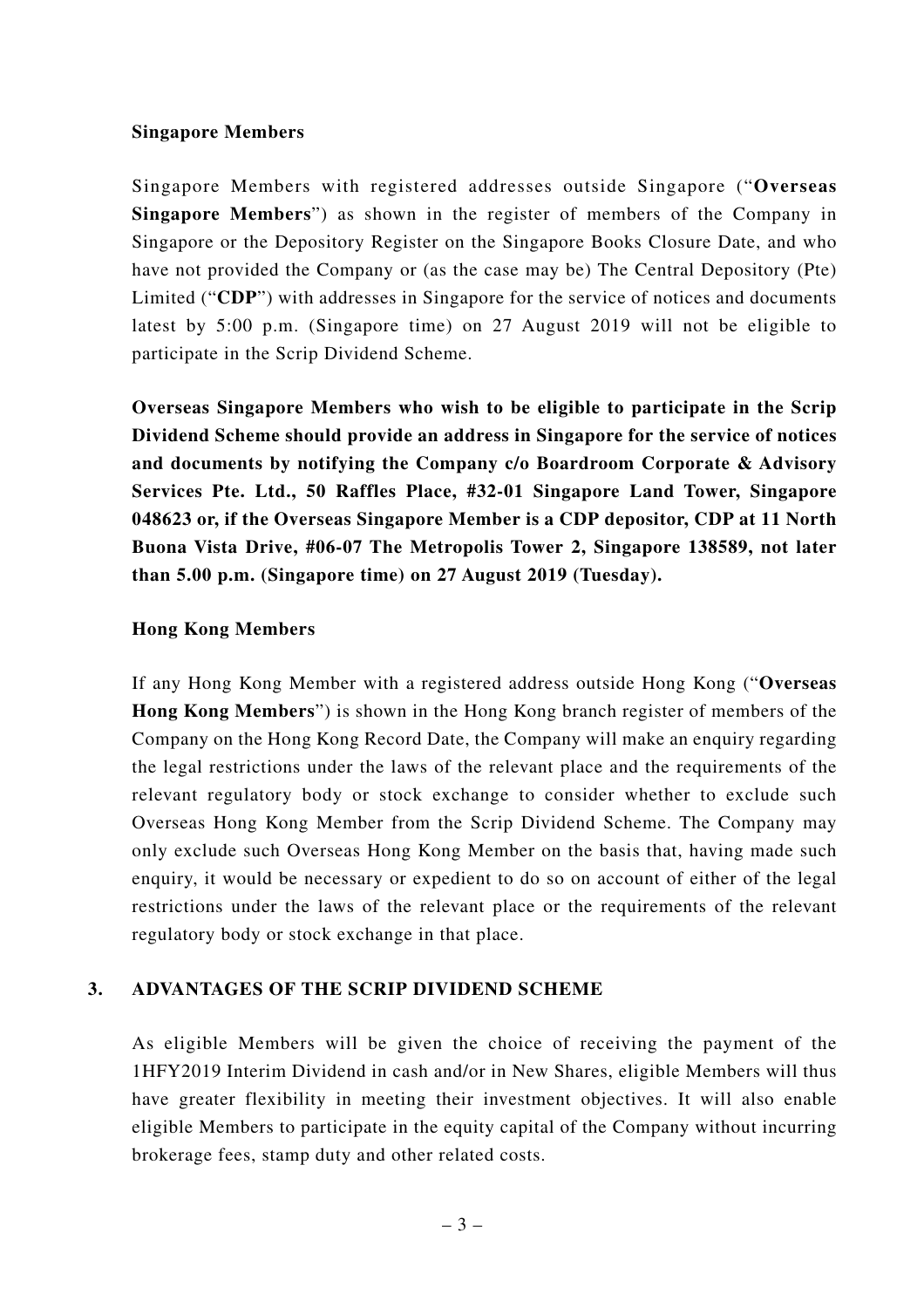The Company will also benefit from the participation by eligible Members in the Scrip Dividend Scheme as, to the extent that eligible Members elect to receive the 1HFY2019 Interim Dividend in the form of New Shares, the cash which would otherwise be payable in respect of the 1HFY2019 Interim Dividend may be retained in the Company to fund the growth of the Company, if required. The issue of New Shares in lieu of cash under the Scrip Dividend Scheme will also enlarge the Company's share capital base and the retention of cash will strengthen its working capital position.

## **4. NOTICES OF ELECTION AND ELECTION FORMS**

Notices of Election (as defined in the Scheme Statement) (in the case of Singapore Members) and Election Forms (as defined in the Scheme Statement) (in the case of Hong Kong Members) are proposed to be despatched to eligible Members on or about 13 September 2019.

Eligible Members may elect to participate in the Scrip Dividend Scheme in relation to the 1HFY2019 Interim Dividend only, or they may make a permanent election to participate in the Scrip Dividend Scheme in respect of the 1HFY2019 Interim Dividend and all future dividends to which the Scrip Dividend Scheme is applied. These electives will be provided for in the Notices of Election and the Election Forms.

In the case of Singapore Members, eligible Members may elect to participate in the Scrip Dividend Scheme in respect of all or part of their holdings of Shares as at the Singapore Books Closure Date.

In the case of Hong Kong Members, eligible Members may elect to participate in the Scrip Dividend Scheme in respect of all or part of their holdings of Shares as at the Hong Kong Record Date.

## **5. PERMANENT ELECTIONS (FOR ALL SHARES ONLY)**

Eligible Members who have previously made permanent elections under the Scrip Dividend Scheme (and whose permanent elections have not been cancelled or deemed cancelled) will receive New Shares in lieu of the cash amount of the 1HFY2019 Interim Dividend. **They will be sent scrip dividend entitlement advices instead of Notices of Election.**

Where an eligible Member chooses to make or has previously made a permanent election in respect of his holdings of Shares to which a Notice of Election relates, the permanent election will be effective for all future Qualifying Dividends (as defined in the Scheme Statement) unless and until a notice of cancellation (in the prescribed form in the case of Singapore Members) is received by the Company, CDP or the Hong Kong Share Registrar (as defined below) (as the case may be).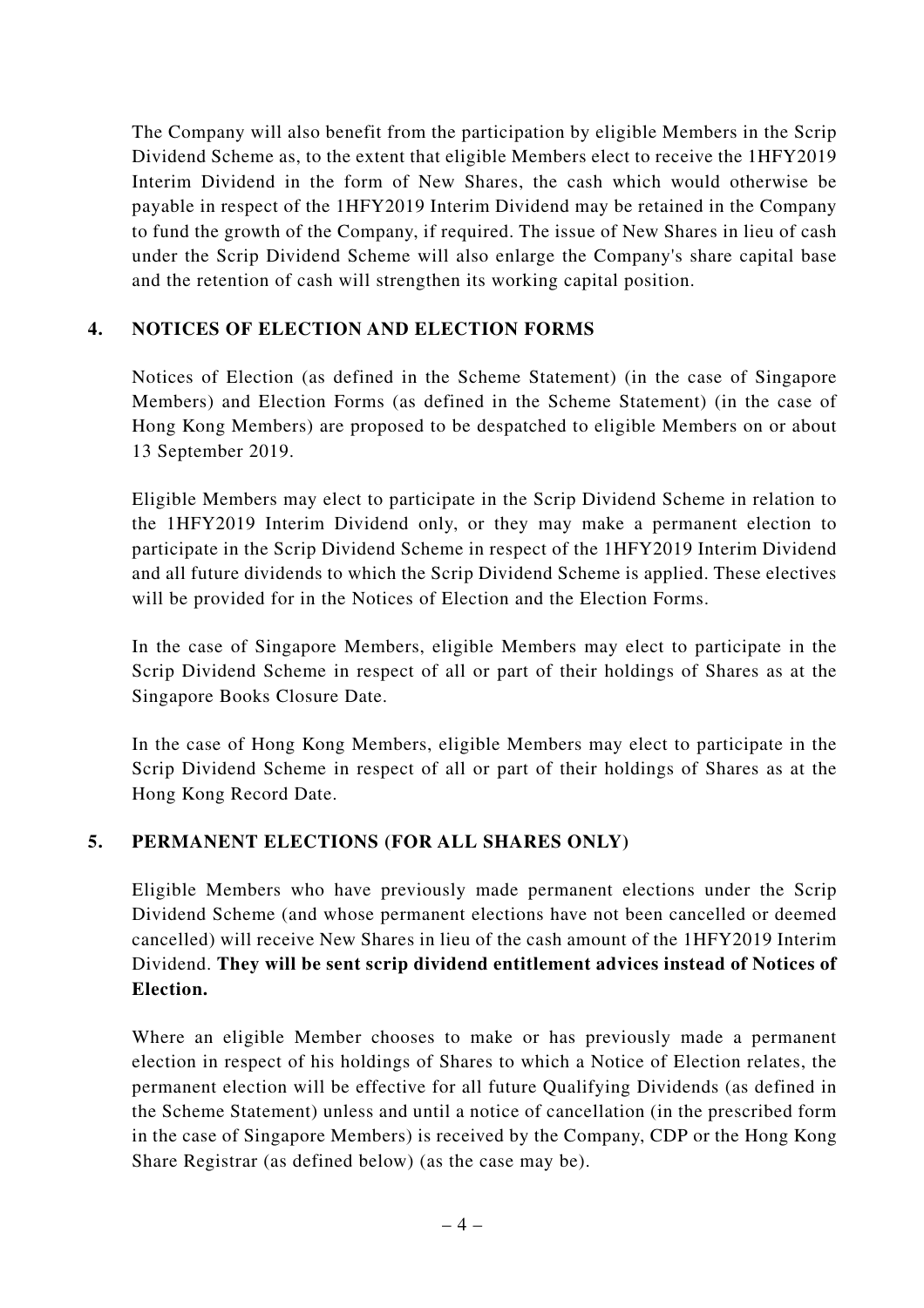For the avoidance of doubt, any prior permanent elections made by Members whose Shares were transferred from the Company's register of members in Singapore to the Company's Hong Kong branch register of members or vice versa will be deemed cancelled and will not be effective in respect of the 1HFY2019 Interim Dividend and all future Qualifying Dividends.

#### **6. ISSUE PRICE**

The Company will announce the Issue Price (as defined below) on 4 September 2019.

For the purposes of the application of the Scrip Dividend Scheme to the 1HFY2019 Interim Dividend, the price at which each New Share is to be issued (the "**Issue Price**") will be set at the average of the last dealt prices of a Share on the Singapore Exchange Securities Trading Limited ("**SGX-ST**") for each of the days on which the SGX-ST is open for trading during the period commencing on the day on which the Shares are first quoted ex-dividend on the SGX-ST after the date of the 1HFY2019 Results Announcement and ending on the Singapore Books Closure Date (both dates inclusive).

#### **7. FRACTIONAL ENTITLEMENTS**

Where the number of New Shares which may be issued to an eligible Member under the Scrip Dividend Scheme includes a fraction but is not less than one, the number of New Shares to be issued will be rounded down to the nearest whole number and the fraction will be disregarded. No cash will be paid on such disregarded fraction of a share.

Where less than one New Share is to be issued to an eligible Member under the Scrip Dividend Scheme, such participating Member will not, regardless of whether he has elected to do so, receive any New Share, but will instead be paid his dividend in cash. This would be the case even if he has made a permanent election previously.

## **8. NOTICE OF SINGAPORE BOOKS CLOSURE DATE, HONG KONG RECORD DATE, HONG KONG BOOKS CLOSURE PERIOD, AND DIVIDEND PAYMENT DATE**

#### **NOTICE IS HEREBY GIVEN THAT**

#### **Singapore Members**

The register of transfer and register of members of the Company will be closed from 5:00 p.m. (Singapore time) on 3 September 2019, being the Singapore Books Closure Date, for the purpose of determining the entitlements of the Singapore Members to the 1HFY2019 Interim Dividend of 0.65 Singapore cents for every Share held.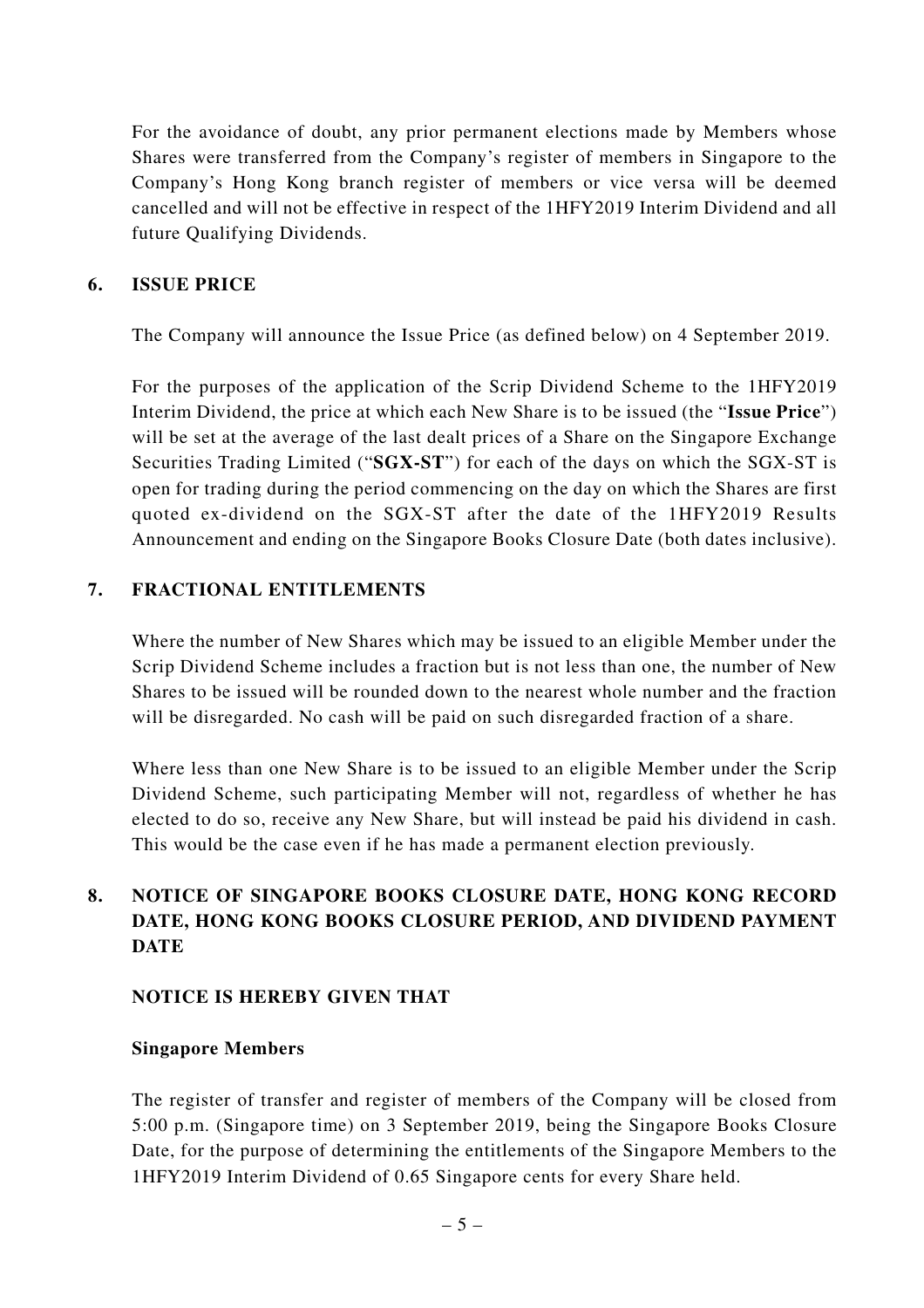Duly completed registrable transfers of Shares received by the Company's share registrar, Boardroom Corporate & Advisory Services Pte. Ltd., 50 Raffles Place, #32-01 Singapore Land Tower, Singapore 048623 up to 5:00 p.m. (Singapore time) on 3 September 2019 will be registered before entitlements to the 1HFY2019 Interim Dividend are determined. Members whose securities accounts with CDP are credited with Shares as at 5:00 p.m. (Singapore time) on 3 September 2019 will rank for the 1HFY2019 Interim Dividend.

The 1HFY2019 Interim Dividend will be paid on 18 October 2019 (the "**Dividend Payment Date**"). For participating Singapore Members who are Depositors, the New Shares are expected to be listed and credited on the SGX-ST on 18 October 2019 (the "**Listing and Crediting Date**"). In other cases, certificates for the New Shares will be despatched to participating Singapore Members, at their risk, at their registered addresses in Singapore on 18 October 2019.

## **Hong Kong Members**

The Hong Kong branch register of members of the Company will be closed from 4 September 2019 up to (and including) 5 September 2019 (the "**Hong Kong Books Closure Period**") for the purpose of determining the entitlements of Hong Kong Members to the 1HFY2019 Interim Dividend of 0.65 Singapore cents (equivalent to 3.74 Hong Kong cents) for every Share held.

Duly completed registrable transfers of Shares received by the Hong Kong branch share registrar of the Company, Boardroom Share Registrars (HK) Limited, 2103B, 21/F, 148 Electric Road, North Point, Hong Kong (the "**Hong Kong Share Registrar**"), up to 4:30 p.m. (Hong Kong time) on 3 September 2019, being the Hong Kong Record Date, will be registered before entitlements to the 1HFY2019 Interim Dividend are determined.

The 1HFY2019 Interim Dividend will be paid on 18 October 2019, being the Dividend Payment Date. Certificates for the New Shares will be despatched to participating Hong Kong Members, at their risk, at their registered addresses in Hong Kong on 18 October 2019 and the first day of dealings in the New Shares on The Stock Exchange of Hong Kong Limited (the "**SEHK**") is expected to be on 18 October 2019.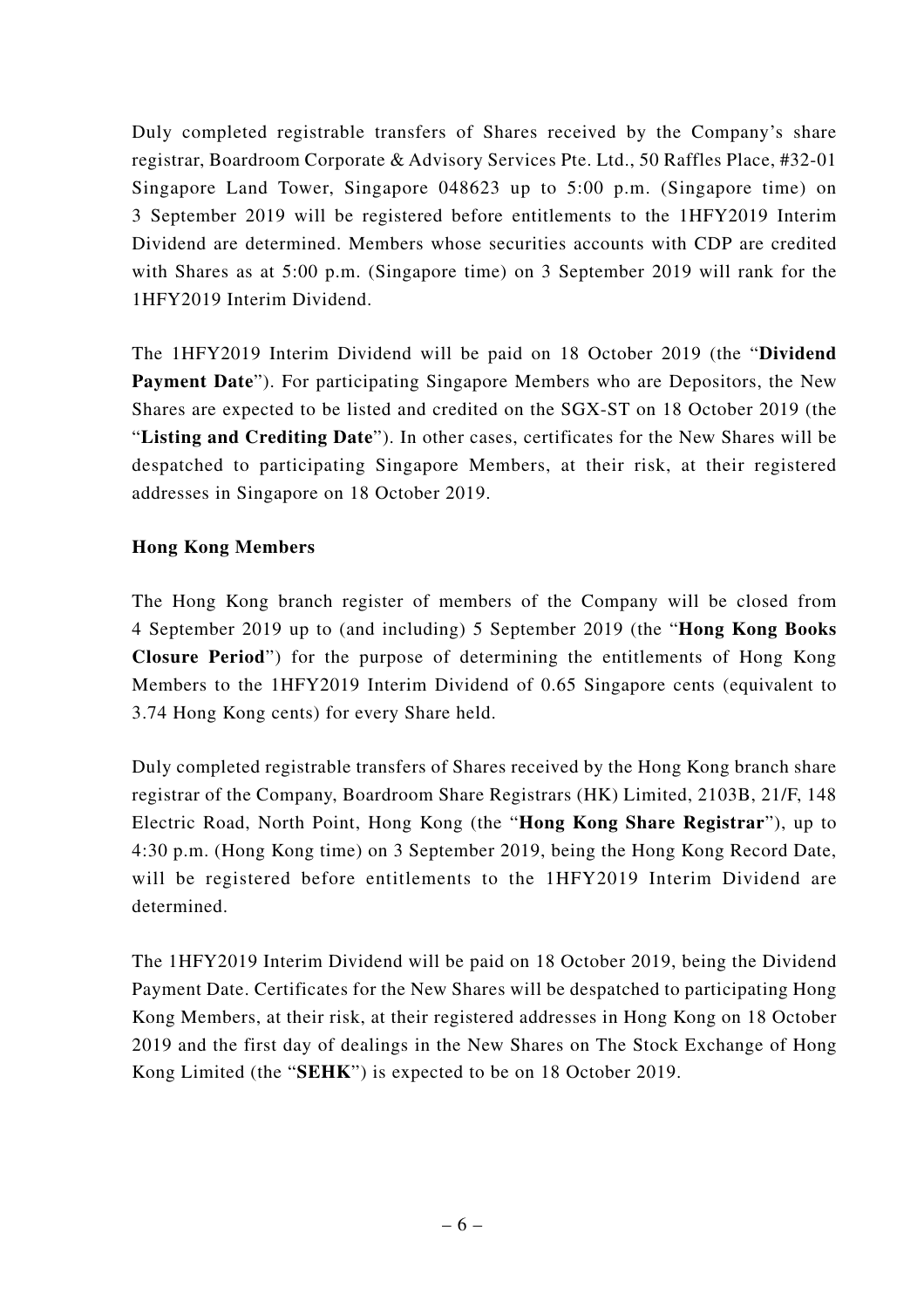### **9. IMPORTANT INDICATIVE DATES AND EVENTS**

Members should note the following important dates and events. In the event of a change, the Company will publicly announce such change through a SGXNET announcement posted on the website of the SGX-ST at http://www2.sgx.com and a HKEx announcement posted on the website of the SEHK at https://www.hkexnews.hk. Unless otherwise stated, all references to dates and times above are made by reference to Singapore dates and times.

| <b>Indicative Date</b>                                                                  | Event                                                                                             |
|-----------------------------------------------------------------------------------------|---------------------------------------------------------------------------------------------------|
| 5:00 p.m. on 27 August 2019 ( <i>Tuesday</i> )                                          | Last day for Overseas Singapore Members<br>to provide Singapore addresses                         |
| 30 August 2019 (Friday)                                                                 | Last day on which Shares quoted cum<br>dividend                                                   |
| 2 September 2019 (Monday)                                                               | First day on which Shares<br>quoted<br>ex-dividend                                                |
| 2 September 2019 (Monday) to<br>3 September 2019 (Tuesday)<br>(both days inclusive)     | Period for determining the Issue Price                                                            |
| 4:30 p.m. (Hong Kong time) on<br>3 September 2019 (Tuesday)                             | Hong Kong Record Date                                                                             |
| 5:00 p.m. on 3 September 2019<br>(Tuesday)                                              | Singapore Books Closure Date                                                                      |
| 4 September 2019 (Wednesday)                                                            | Announcement of the Issue Price                                                                   |
| 4 September 2019 (Wednesday) to<br>5 September 2019 (Thursday)<br>(both days inclusive) | Hong Kong Books Closure Period                                                                    |
| On or about 13 September 2019<br>(Friday)                                               | Despatch of Notices of Election and scrip<br>dividend entitlement advices to Singapore<br>Members |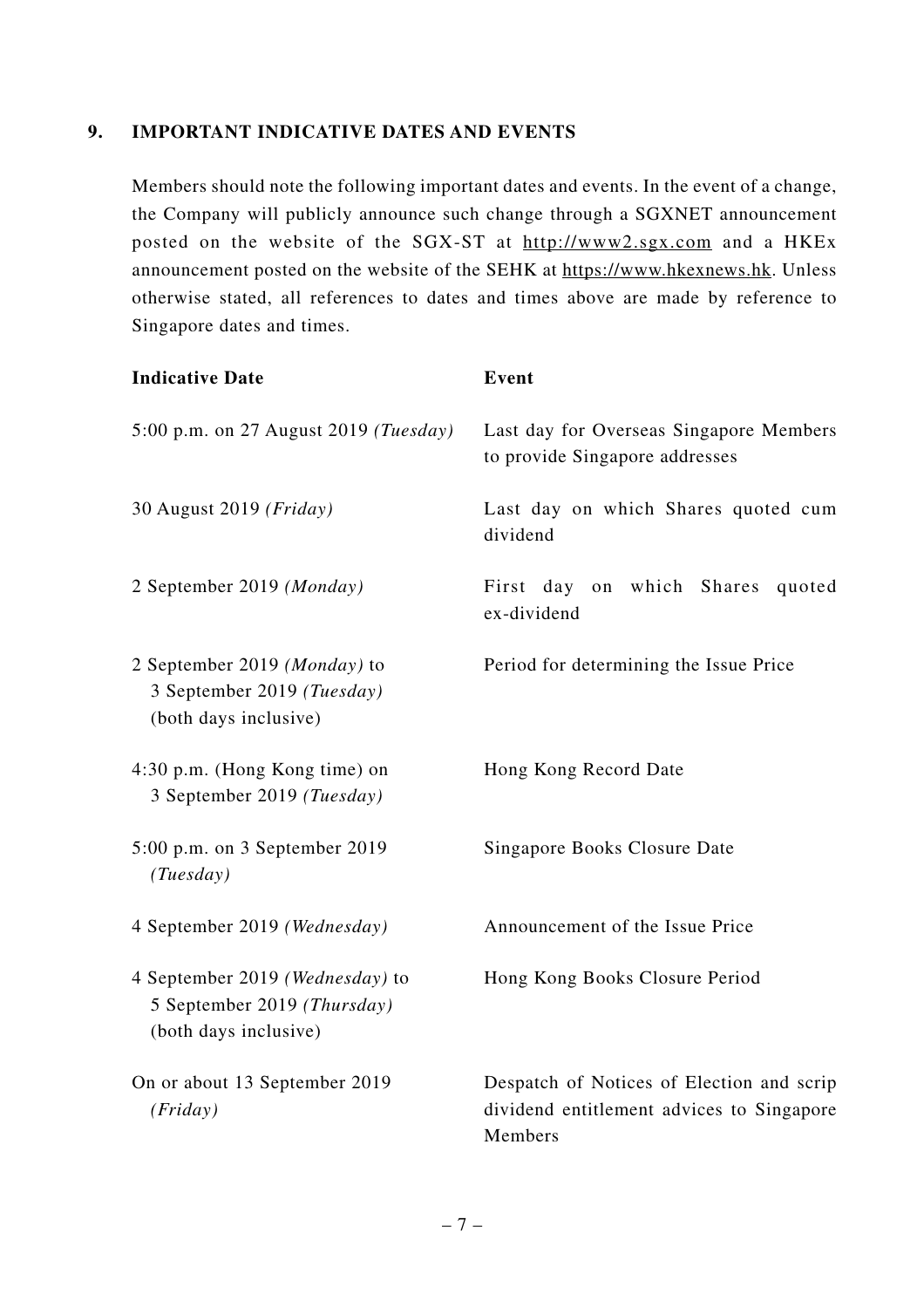| <b>Indicative Date</b>    | Event                                                                                                      |
|---------------------------|------------------------------------------------------------------------------------------------------------|
|                           | Despatch of circular and Election Forms to<br>Hong Kong Members                                            |
| 3 October 2019 (Thursday) | Last day for eligible Singapore Members to<br>submit Notices of Election and/or Notices<br>of Cancellation |
|                           | Last day for eligible Hong Kong Members<br>to submit Election Forms                                        |
| 18 October 2019 (Friday)  | Dividend Payment Date                                                                                      |
|                           | Listing and crediting of New Shares for<br>participating Singapore Members who are<br>Depositors           |
|                           | Despatch of certificates for New Shares to<br>participating Singapore Members who are<br>not Depositors    |
|                           | Expected first day of dealings in New<br>Shares on the SEHK                                                |
|                           | Despatch of dividend warrants<br>and<br>certificates for New Shares to participating<br>Hong Kong Members  |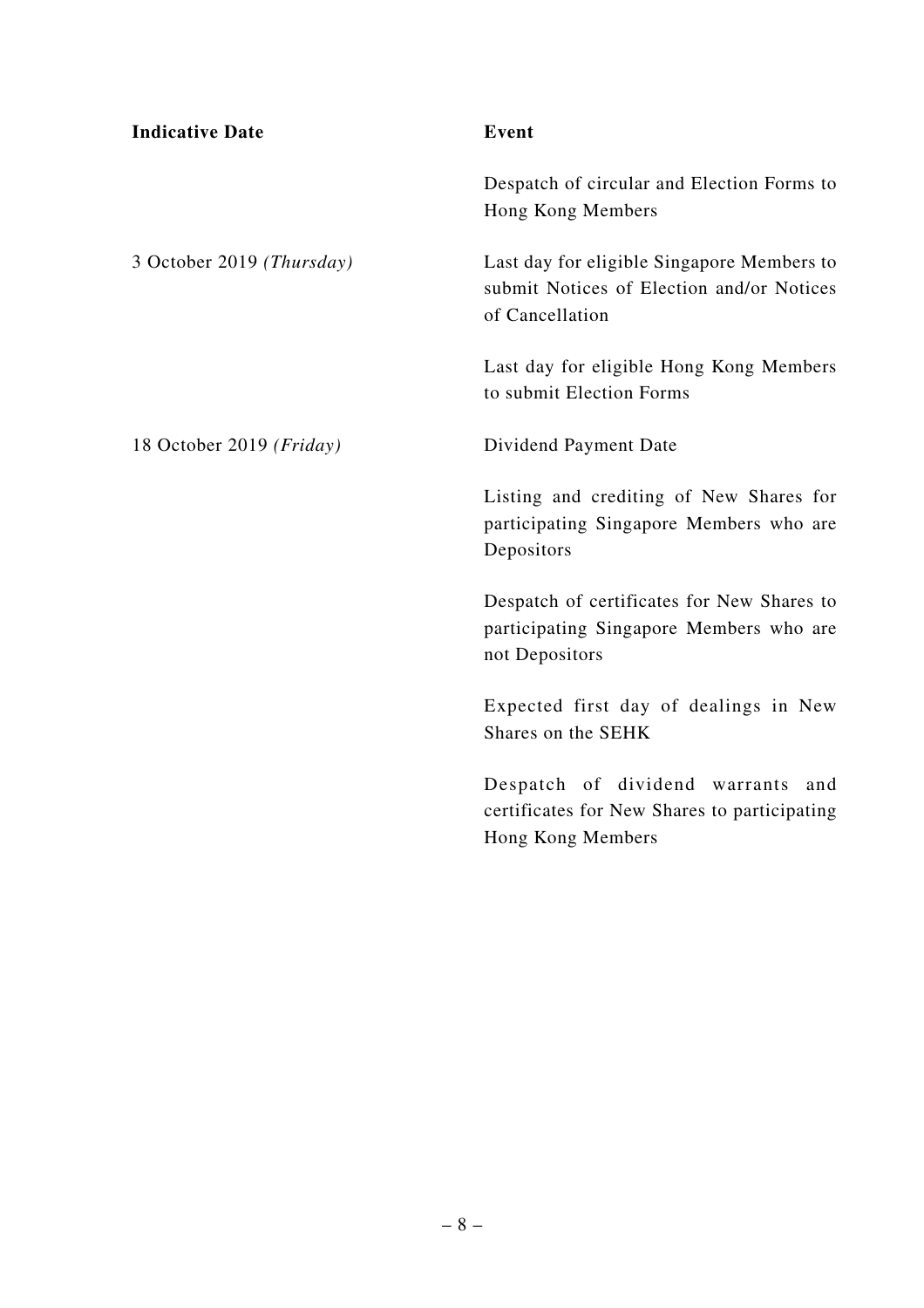#### **10. SCRIP DIVIDEND SCHEME STATEMENT**

A copy of the statement containing the terms and conditions of the Scrip Dividend Scheme (the "**Scheme Statement**") is set out in the Appendix to this announcement.

By Order of the Board **CHINA EVERBRIGHT WATER LIMITED**

## **An Xuesong**

*Executive Director and Chief Executive Officer*

Date: 19 August 2019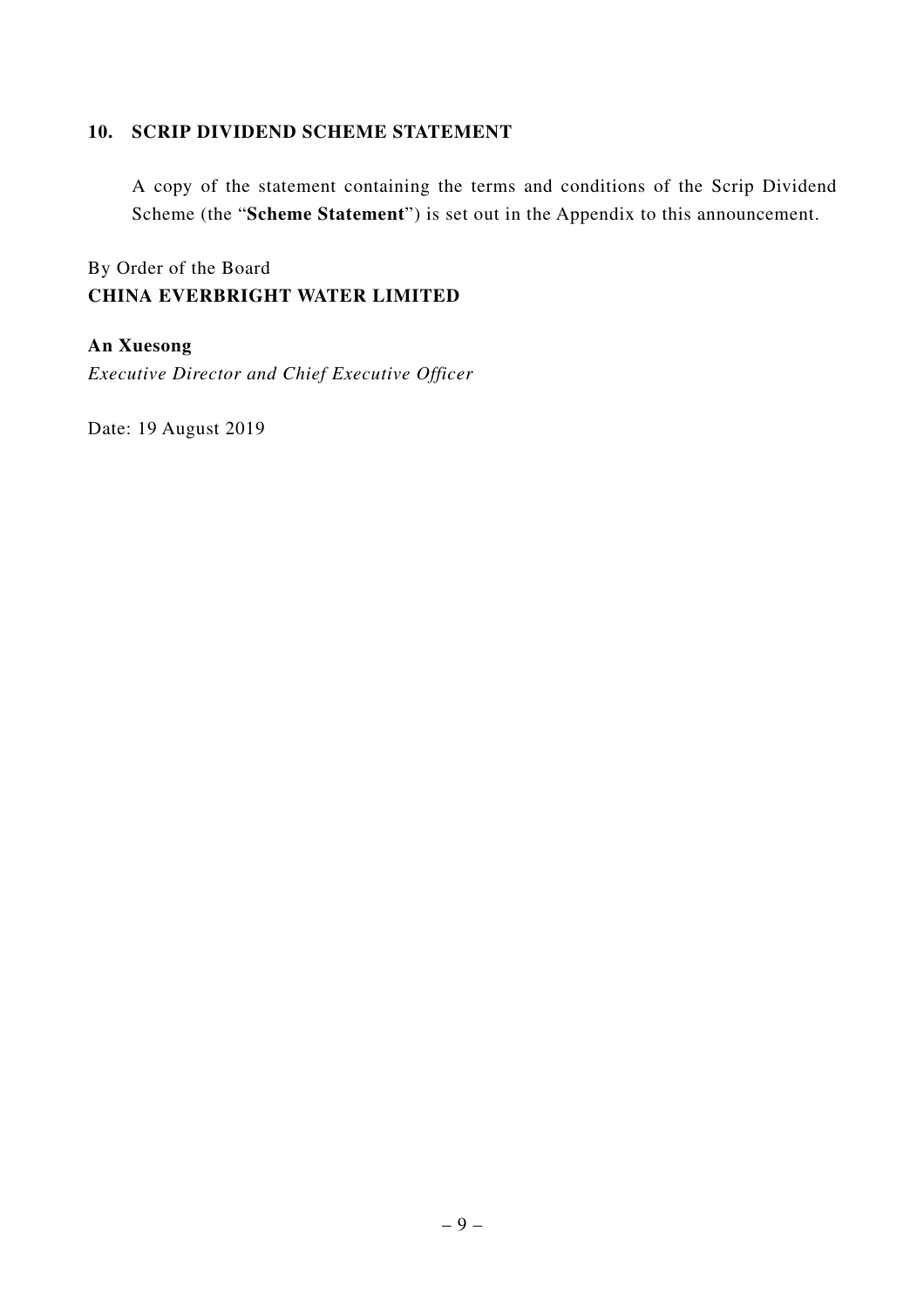## **APPENDIX — SCRIP DIVIDEND SCHEME STATEMENT**

## **1. SCRIP DIVIDEND SCHEME STATEMENT**

This Scrip Dividend Scheme Statement (the "**Statement**") contains the terms and conditions of the China Everbright Water Limited Scrip Dividend Scheme (the "**Scrip Dividend Scheme**") under which persons registered in the register of members of China Everbright Water Limited (the "**Company**") or, as the case may be, the Depository Register (as defined below) as holders of fully paid ordinary shares in the Company (the "**Members**") may elect to receive fully paid ordinary shares of HK\$1.00 each in the capital of the Company (the "**Shares**") in lieu of the cash amount of any dividend (including any interim, final, special or other dividend) which is declared on the Shares held by them (after the deduction of applicable income tax).

## **2. SUMMARY OF MAIN FEATURES**

The Scrip Dividend Scheme provides the Members with the option to elect to receive Shares in lieu of the cash amount of any dividend (including any interim, final, special or other dividend) (the "**Dividend**") declared on their holding of Shares (after the deduction of applicable income tax).

Under present laws in Singapore and Hong Kong, there are no brokerage, stamp duty or other transaction costs payable on Shares allotted under the Scrip Dividend Scheme.

All Members are eligible to participate in the Scrip Dividend Scheme subject to the restrictions on Overseas Members (as defined below), more particularly described below.

Save in the case of making a permanent election, Members may elect to participate in respect of all or part of their holding of Shares to which each Notice of Election (as defined below) or Election Form (as defined below) (as the case may be) relates in respect of any Qualifying Dividend (as defined below). Members may also make a permanent election to participate in respect of all their holding of Shares to which each Notice of Election or Election Form (as the case may be) relates for all future Qualifying Dividends.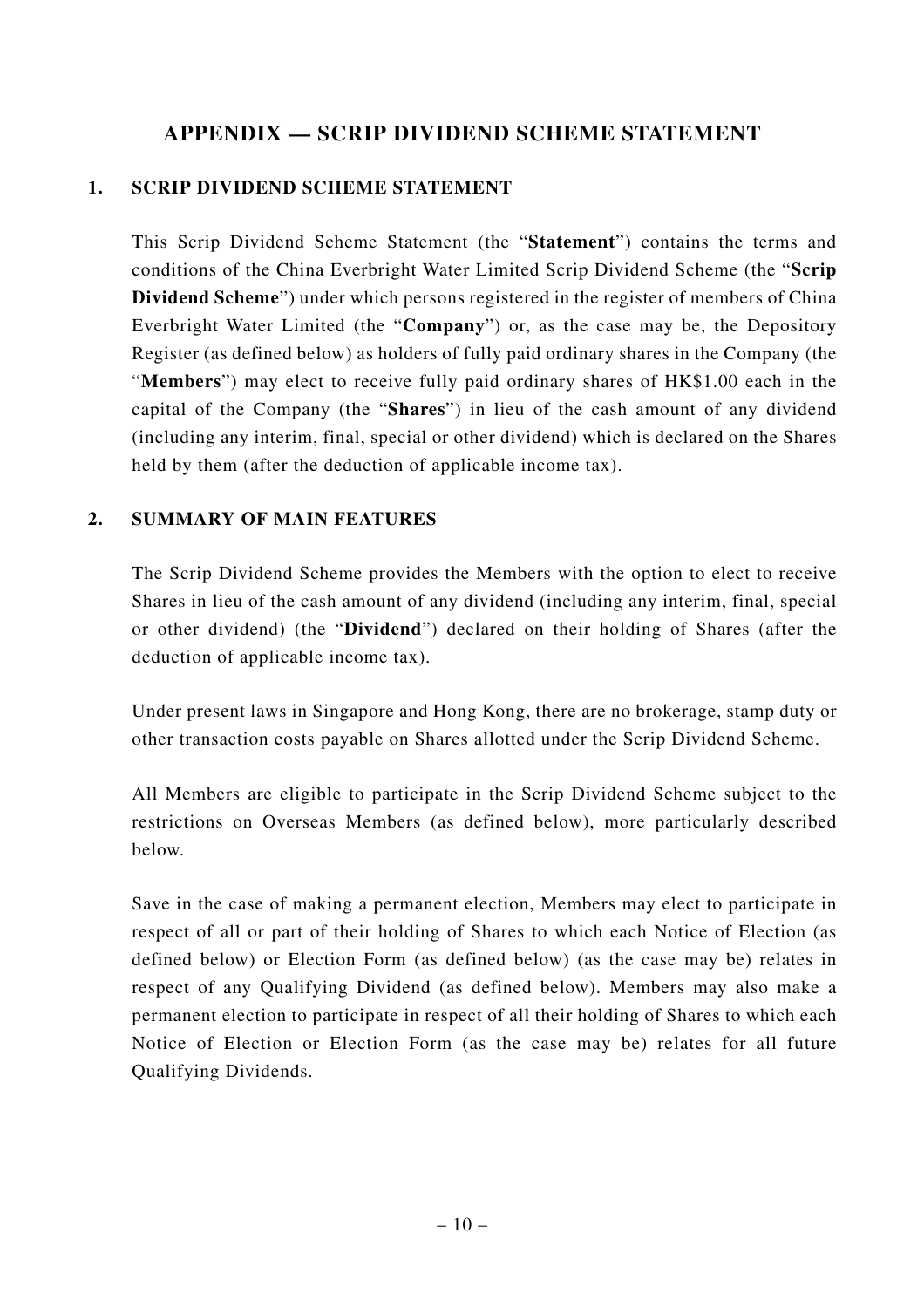Members receiving more than one Notice of Election or Election Form (as the case may be) may elect to participate in respect of their holding of Shares to which one Notice of Election or Election Form (as the case may be) relates and elect not to participate in respect of their holding of Shares to which any other Notice of Election or Election Form (as the case may be) relates. Where a permanent election has been made, Participating Members may cancel their participation and withdraw from the Scrip Dividend Scheme at any time, subject to giving appropriate notice in accordance with paragraph 4.6 of this Statement.

The directors of the Company (the "**Directors**") may, in their absolute discretion, determine that the Scrip Dividend Scheme will apply to any particular Dividend. An announcement will be made by the Company as soon as practicable following the determination by the Directors that the Scrip Dividend Scheme is to apply to a particular Dividend, and in any event, by no later than the next Market Day (as defined below) immediately following the Books Closure Date (as defined below) in respect of the particular Dividend. Unless the Directors have determined that the Scrip Dividend Scheme will apply to any particular Dividend, the Dividend concerned will be paid in cash to the Members in the usual manner. An announcement will also be made by the Company as soon as may be practicable if the Scrip Dividend Scheme is not to apply to any particular Dividend.

All shares allotted under the Scrip Dividend Scheme will rank pari passu in all respects with the Shares then in issue save only in relation to participation in the Qualifying Dividend which is the subject of the election (including the right to make any election pursuant to the Scrip Dividend Scheme) or any other distributions, bonuses or rights paid, made, declared or announced prior to or contemporaneous with the payment or declaration of the Qualifying Dividend which is the subject of the election, unless the Directors otherwise specify.

Participating Members will receive, at or about each dividend payment date, statements setting out, inter alia, the number of Shares allotted to them under the Scrip Dividend Scheme.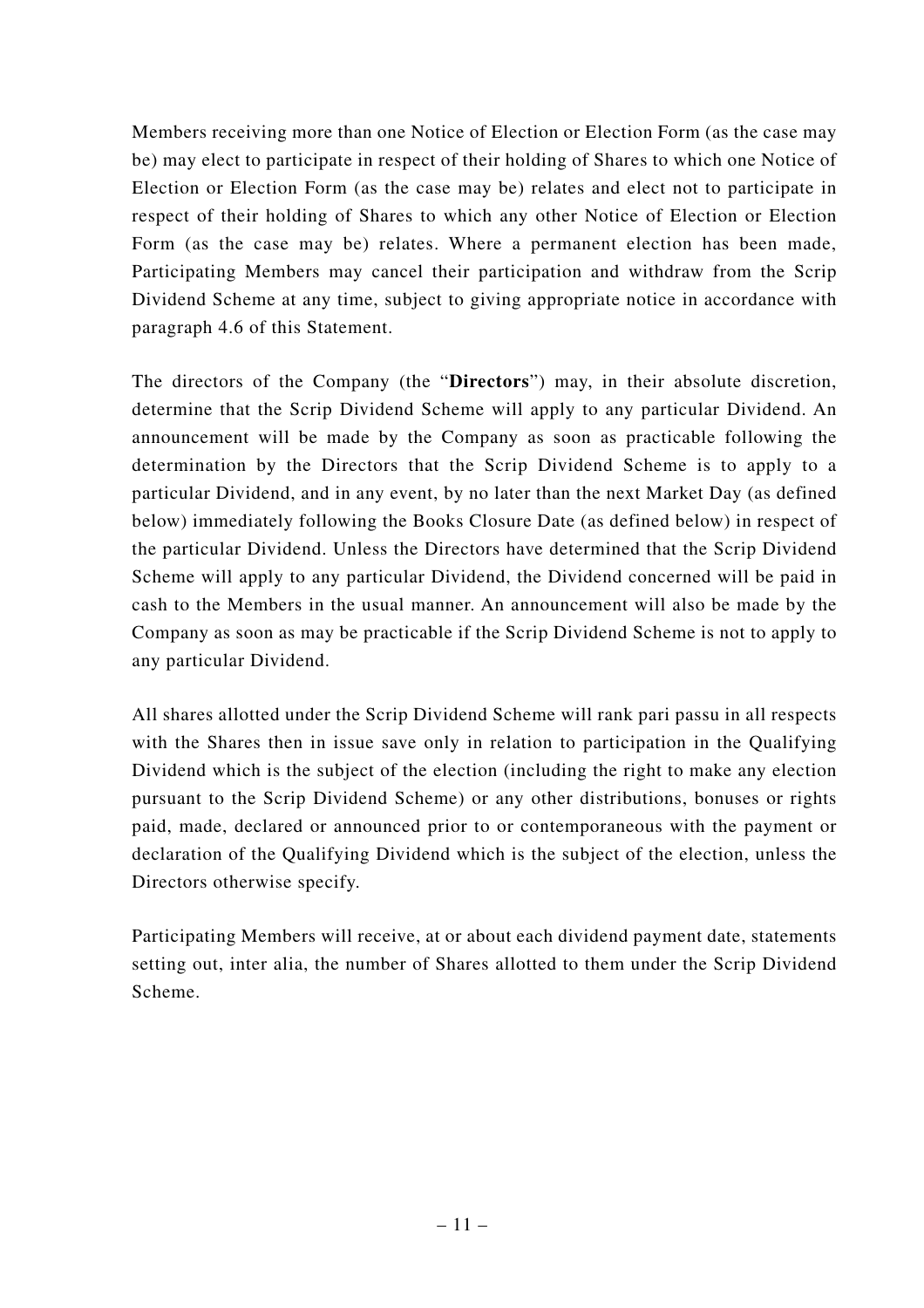## **3. HOW TO PARTICIPATE**

Participation in the Scrip Dividend Scheme is optional.

#### *For Singapore Members*

A Singapore Member (as defined below) wishing to receive Shares in respect of any Qualifying Dividend or to make a permanent election to receive Shares in respect of all future Qualifying Dividends to which a Notice of Election received by him relates should complete the Notice of Election and return it to the Company at the address indicated on the Notice of Election or, if the Singapore Member is a Depositor (as defined below), to CDP (as defined below). A Singapore Member receiving more than one Notice of Election and wishing to receive Shares in respect of all his entitlement to the Qualifying Dividend in respect of all or part of his holding of Shares or to make a permanent election to receive Shares in respect of all future Qualifying Dividends must complete all Notices of Election received by him and return the completed Notices of Election to the Company and/or CDP, as the case may be.

To be effective in respect of any Qualifying Dividend to which a Notice of Election relates, such duly completed Notice of Election must be received by the Company or CDP (as the case may be) no later than the date to be specified by the Directors in respect of that Qualifying Dividend.

#### *For Hong Kong Members*

A Hong Kong Member (as defined below) who elects to receive his Qualifying Dividend wholly in cash does not need to take any action. A Hong Kong Member who elects to receive an allotment of Shares, partly in cash and partly in Shares or to make a permanent election to receive Shares for all future Qualifying Dividends, should use the Election Form. If a Hong Kong Member has signed the Election Form but does not specify the number of Shares in respect of which he is entitled to receive under the Scrip Dividend Scheme, or if a Hong Kong Member elects to receive Shares in respect of a greater number of Shares than his registered holding on the Books Closure Date, he will be deemed to have chosen to receive Shares in respect of all the Shares of which he was then registered as the holder. Election Form should be completed in accordance with the instructions printed thereon and returned so that it is received by the Hong Kong Share Registrar, Boardroom Share Registrars (HK) Limited, at 2103B, 21/F, 148 Electric Road, North Point, Hong Kong, no later than the date to be specified by the Directors in respect of the Qualifying Dividend. Failure to complete and return the Election Form in accordance with the instructions printed thereon will result in the relevant Hong Kong Member's Qualifying Dividend being paid wholly in the form of cash. No acknowledgment of receipt of the Election Form will be issued. Hong Kong Member will receive the Qualifying Dividend in cash if they fail to elect to participate in the Scrip Dividend Scheme.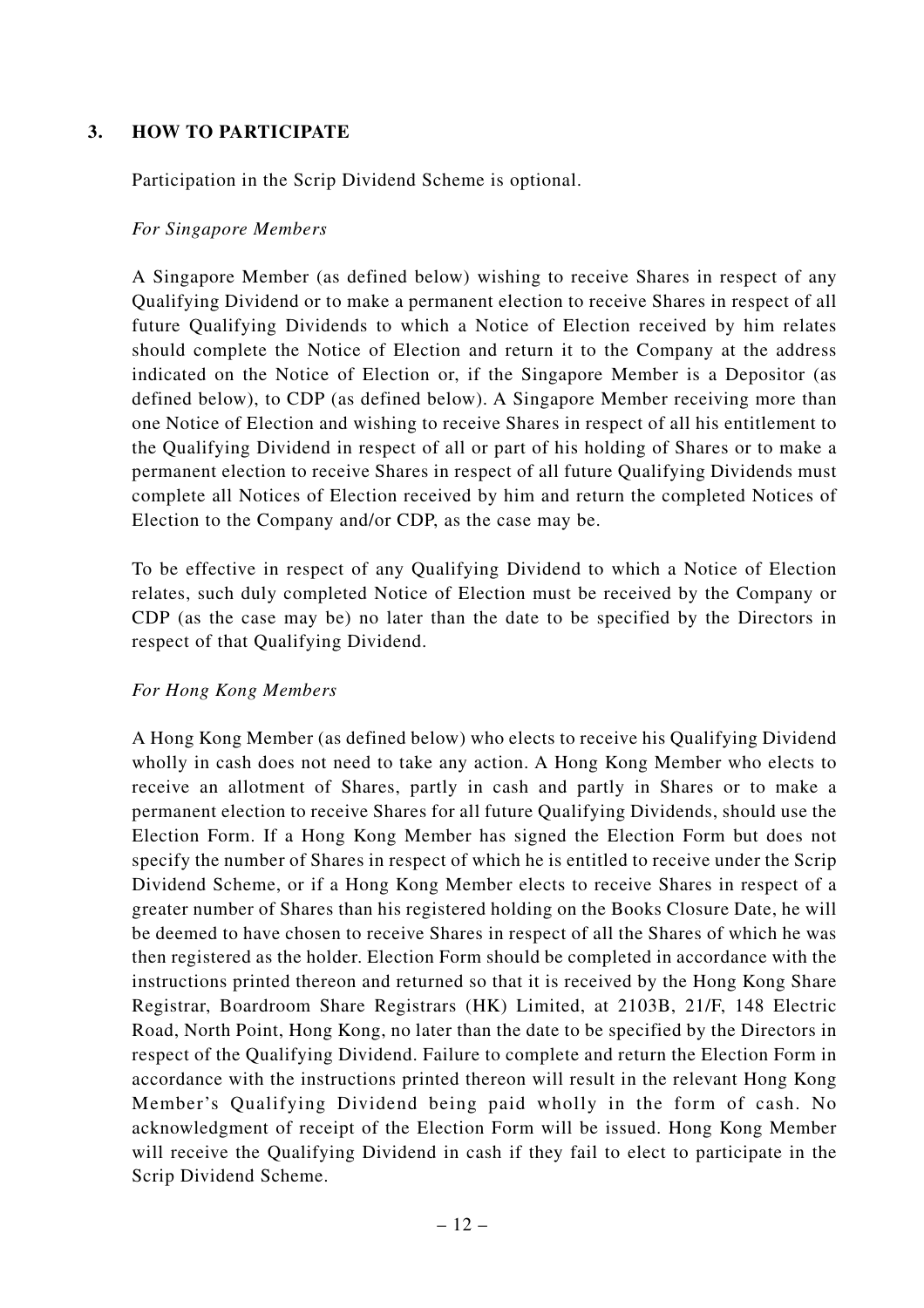#### **4. TERMS AND CONDITIONS OF THE SCRIP DIVIDEND SCHEME**

## **4.1 Establishment**

The Scrip Dividend Scheme has been established by the Directors.

## **4.2 Terms and Conditions**

The following are the Terms and Conditions of the Scrip Dividend Scheme. In these Terms and Conditions:

| "Act"                                                            |                      | shall mean the Securities and Futures Act,<br>Chapter 289 of Singapore;                                                                                                                                    |
|------------------------------------------------------------------|----------------------|------------------------------------------------------------------------------------------------------------------------------------------------------------------------------------------------------------|
| "Books Closure Date"                                             | $\ddot{\cdot}$       | shall mean the date to be determined by the<br>Directors on which the register of members<br>of the Company will be closed for the<br>purpose of determining the entitlements of<br>Members to a Dividend; |
| "Bye-laws"                                                       | $\ddot{\phantom{a}}$ | shall mean the Bye-laws of the Company, as<br>amended, supplemented or modified from<br>time to time;                                                                                                      |
| "CDP"                                                            |                      | shall mean The Central Depository (Pte)<br>Limited;                                                                                                                                                        |
| "Depositor", "Depository"<br>Agent" and "Depository<br>Register" | $\ddot{\cdot}$       | shall have the respective meanings ascribed<br>to them in the Act;                                                                                                                                         |
| "Election Form"                                                  |                      | shall mean the form of election in relation<br>to a Qualifying Dividend to be used by the<br>Hong Kong Members;                                                                                            |
| "Hong Kong Share Registrar"                                      |                      | shall mean Boardroom Share Registrars<br>(HK) Limited;                                                                                                                                                     |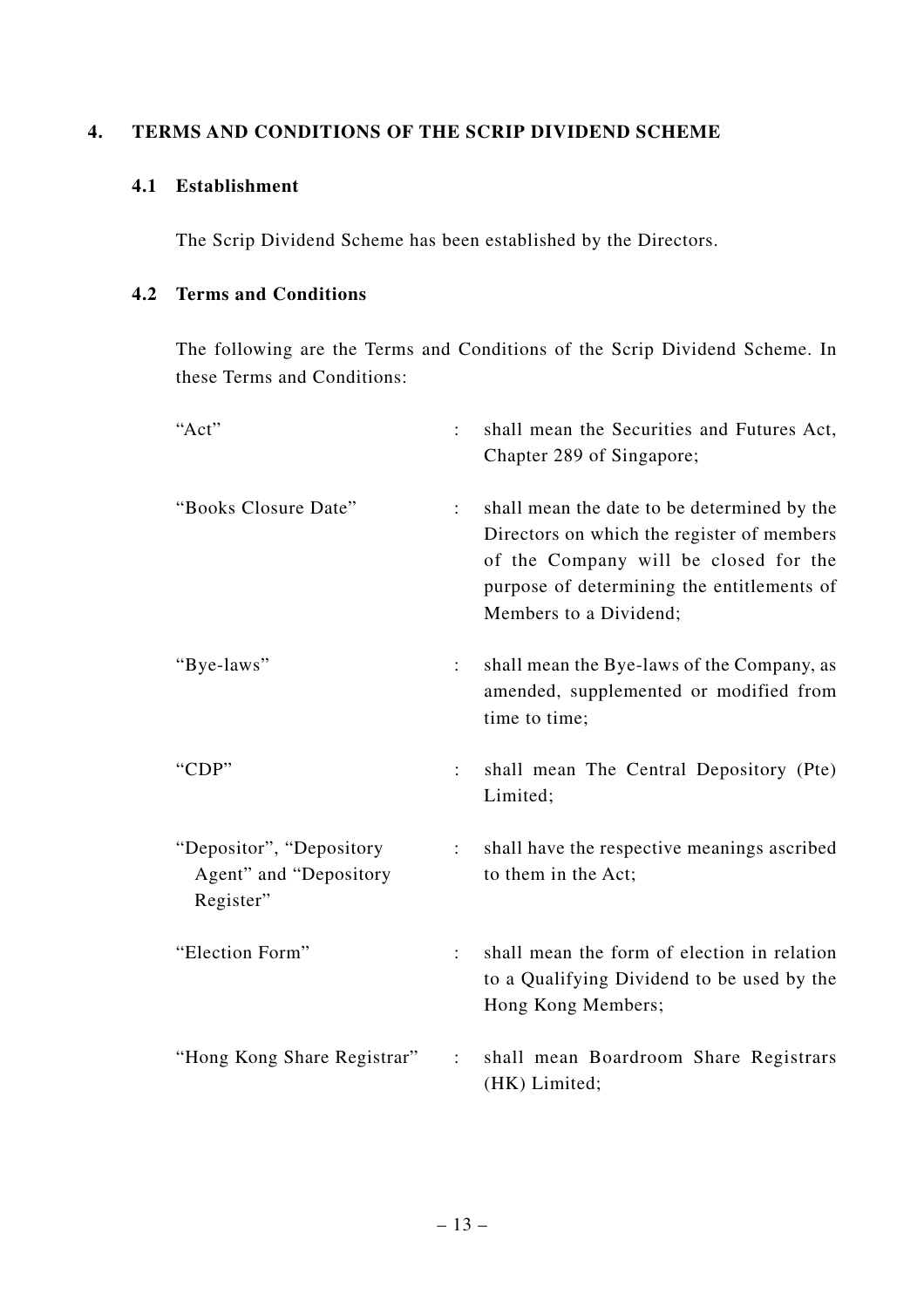| "Hong Kong Member(s)"                 |                      | shall mean registered shareholders who are<br>registered in the Hong Kong branch register<br>of members as at the relevant Books<br>Closure Date;                                                          |
|---------------------------------------|----------------------|------------------------------------------------------------------------------------------------------------------------------------------------------------------------------------------------------------|
| "Listing Rules"                       |                      | shall mean the Rules Governing the Listing<br>of Securities of SEHK;                                                                                                                                       |
| "Market Day"                          |                      | shall mean a day on which the SGX-ST is<br>open for trading;                                                                                                                                               |
| "Notice of Election"                  | $\ddot{\phantom{0}}$ | shall mean the form of election in relation<br>to a Qualifying Dividend to be used by the<br>Singapore Members;                                                                                            |
| "Overseas Hong Kong<br>$Member(s)$ "  |                      | shall mean Hong Kong Members with<br>registered addresses outside Hong Kong as<br>shown in the Hong Kong branch register of<br>members of the Company on the Books<br>Closure Date;                        |
| "Overseas Members"                    |                      | shall mean Overseas Hong Kong Members<br>and Overseas Singapore Members;                                                                                                                                   |
| "Overseas Singapore"<br>$Member(s)$ " |                      | shall mean Singapore Members with<br>registered addresses outside Singapore as<br>shown in the register of members of the<br>Company in Singapore or the Depository<br>Register on the Books Closure Date; |
| "Participating Members"               |                      | shall mean the Singapore Members and<br>Hong Kong Members who are participating<br>in the Scrip Dividend Scheme;                                                                                           |
| "Participating Shares"                |                      | the Shares held by a Participating Member<br>in respect of which such Participating<br>Member is receiving new Shares pursuant<br>to the Scrip Dividend Scheme;                                            |
| "Qualifying Dividend"                 |                      | shall mean a Dividend to which the Scrip<br>Dividend Scheme applies, as determined by<br>the Directors;                                                                                                    |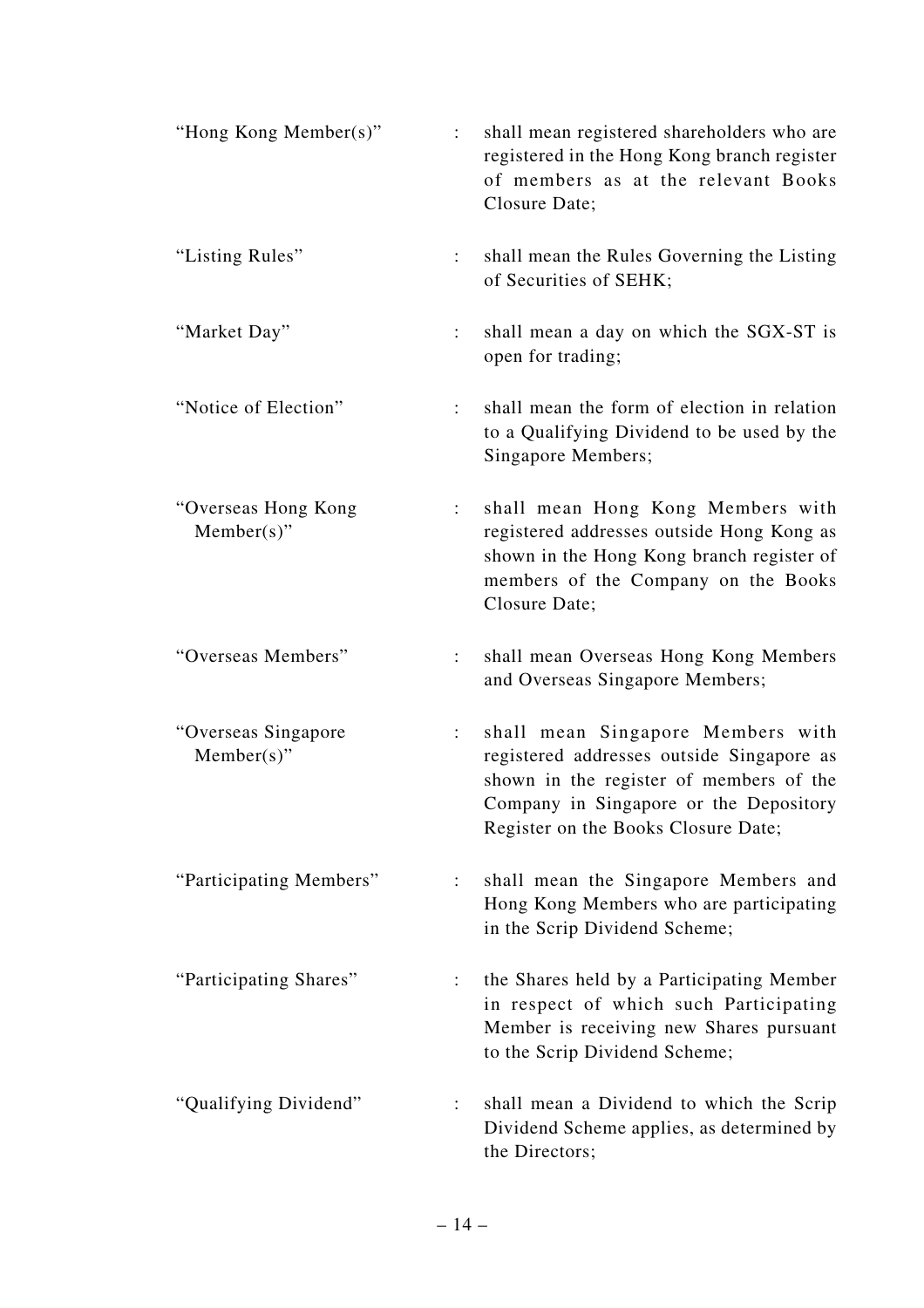| "SEHK"                |                           | shall mean The Stock Exchange of Hong<br>Kong Limited;                                                                                                                                                                                    |
|-----------------------|---------------------------|-------------------------------------------------------------------------------------------------------------------------------------------------------------------------------------------------------------------------------------------|
| "SGX-ST"              | $\ddot{\phantom{a}}$      | shall mean Singapore Exchange Securities<br>Trading Limited;                                                                                                                                                                              |
| "Shares"              |                           | shall mean ordinary shares of HK\$1.00<br>each in the capital of the Company; and                                                                                                                                                         |
| "Singapore Member(s)" | $\mathbb{R}^{\mathbb{Z}}$ | shall mean registered shareholders who are<br>registered in the register of members in<br>Singapore or Depositors who have Shares<br>entered against their names in the<br>Depository Register, as at the relevant<br>Books Closure Date. |

#### **4.3 Eligibility**

All Members are eligible to participate in the Scrip Dividend Scheme, subject to the restrictions on the Overseas Members, more particularly described in paragraph 4.4 below, and further subject to the requirement that such participation by the Member will not result in a breach of any other restriction on such Member's holding of Shares which may be imposed by any statute, law or regulation in force in Singapore, Hong Kong or any other relevant jurisdiction, as the case may be, or by the Bye-laws.

#### **4.4 Overseas Members**

For practical reasons and to avoid any violation of the securities laws applicable outside Singapore or Hong Kong where the Members may have their registered addresses, the Scrip Dividend Scheme may, at the discretion of the Directors, not be offered to the Overseas Members. No Overseas Members shall have any claim whatsoever against the Company as a result of the Scrip Dividend Scheme not being offered to such Overseas Members. If the Directors have decided not to offer the Scrip Dividend Scheme to the Overseas Members, the Overseas Members who receive or come to have in their possession this Statement and/or a Notice of Election and/or an Election Form may not treat the same as an invitation to them and are advised to inform themselves of, and to observe, any prohibitions and restrictions, and to comply with any applicable laws and regulations relating to the Scrip Dividend Scheme as may be applicable to them.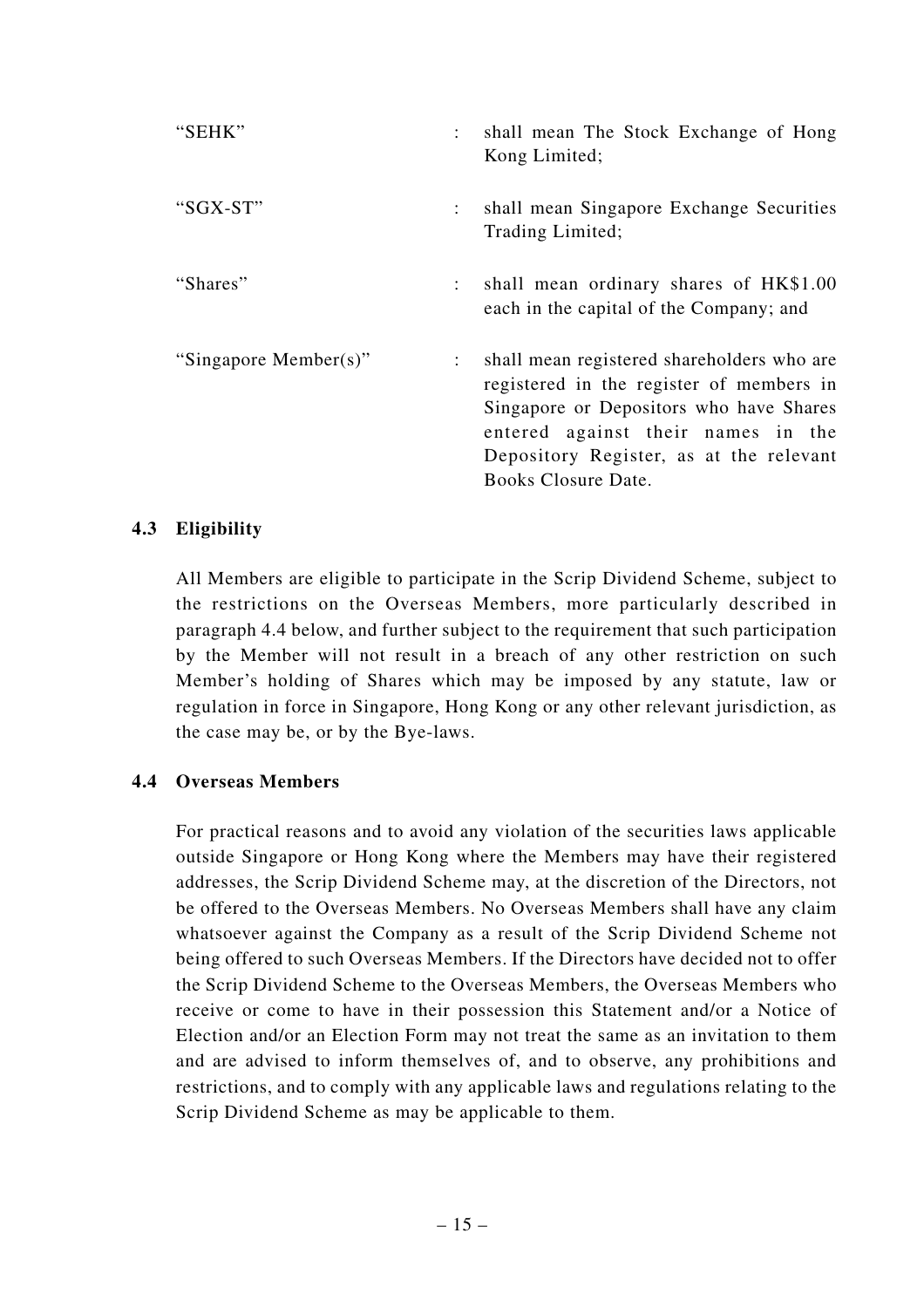Overseas Singapore Members who wish to be eligible to participate in the Scrip Dividend Scheme should provide an address in Singapore for the service of notices and documents by notifying the Company, c/o Boardroom Corporate & Advisory Services Pte. Ltd., 50 Raffles Place, #32-01 Singapore Land Tower, Singapore 048623 (or such other address as may be announced by the Company from time to time) or, if the Overseas Member is a Depositor, CDP at 11 North Buona Vista Drive, #06-07 The Metropolis Tower 2, Singapore 138589 (or such other address as may be announced by the Company from time to time) not later than five Market Days prior to the Books Closure Date. Depositors should note that all correspondences and notices will be sent to their last registered addresses with CDP.

## *For Hong Kong Members*

If any Hong Kong Member with his registered address in a place outside Hong Kong is shown in the Hong Kong branch register of members of the Company on the Books Closure Date, the Company will make an enquiry regarding the legal restrictions under the laws of the relevant place and the requirements of the relevant regulatory body or stock exchange to consider whether to exclude such Overseas Hong Kong Member from the Scrip Dividend Scheme. The Company may only exclude such Overseas Hong Kong Member on the basis that, having made such enquiry, it would be necessary or expedient to do so on account either of the legal restrictions under the laws of the relevant place or the requirements of the relevant regulatory body or stock exchange in that place.

#### **4.5 Level of Participation**

Save in the case of making a permanent election, both Singapore Members and Hong Kong Members may elect to participate in the Scrip Dividend Scheme in respect of all or part of their holdings of Shares as at the Books Closure Date.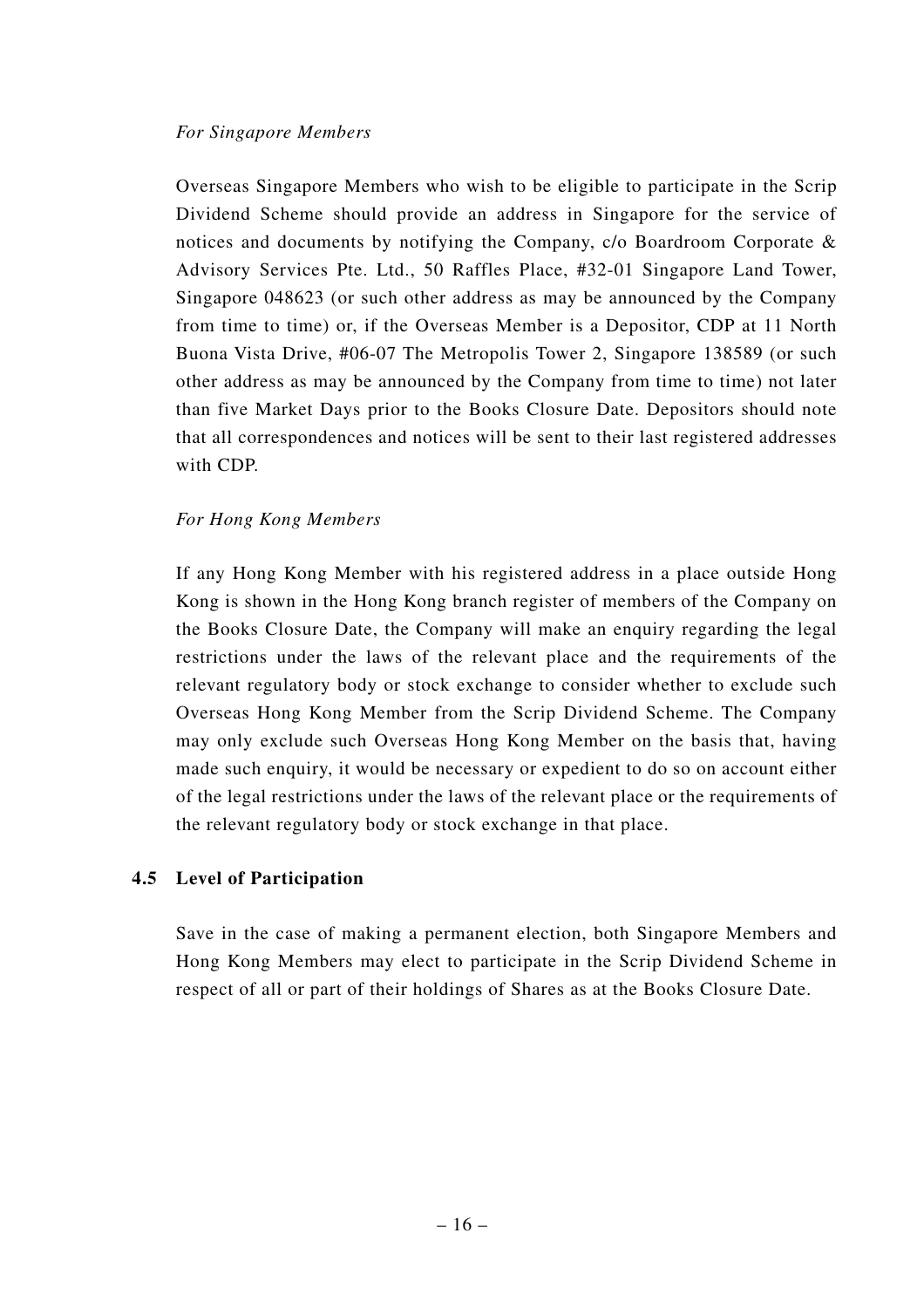#### **4.6 Permanent Election**

#### *For Singapore Members*

Any permanent election to participate in the Scrip Dividend Scheme is personal to the Participating Member. A Singapore Member may make a permanent election in the manner set out below for participation in respect of all future Qualifying Dividends, and where a permanent election in respect of all his holding of Shares has been made, unless and until a notice of cancellation, in such form as the Directors may approve (the "**Notice of Cancellation**"), in relation to such Notice of Election is received by the Company or CDP (as the case may be) as provided below, the permanent election shall be effective for all future Qualifying Dividends. A notice of cancellation of participation in the Scrip Dividend Scheme in any other form will not be accepted by the Company or CDP (as the case may be).

#### *For Hong Kong Members*

Any permanent election to participate in the Scrip Dividend Scheme is personal to the Participating Member. A Hong Kong Member may make a permanent election in respect of all his holding of Shares to which an Election Form relates by completing the relevant section in the Election Form. No Election Form will be sent to a Participating Member who has earlier made a permanent election to receive new Shares in lieu of cash. Any such Participating Member wishing to change his existing permanent election for new Shares and to elect to receive cash, should write to the Hong Kong Share Registrar for such intention.

For the avoidance of doubt, any prior permanent elections made by Hong Kong Members whose Shares were transferred from the Company's register of members in Singapore to the Company's Hong Kong branch register of members or vice versa will be deemed cancelled and will not be effective in respect of all future Qualifying Dividends.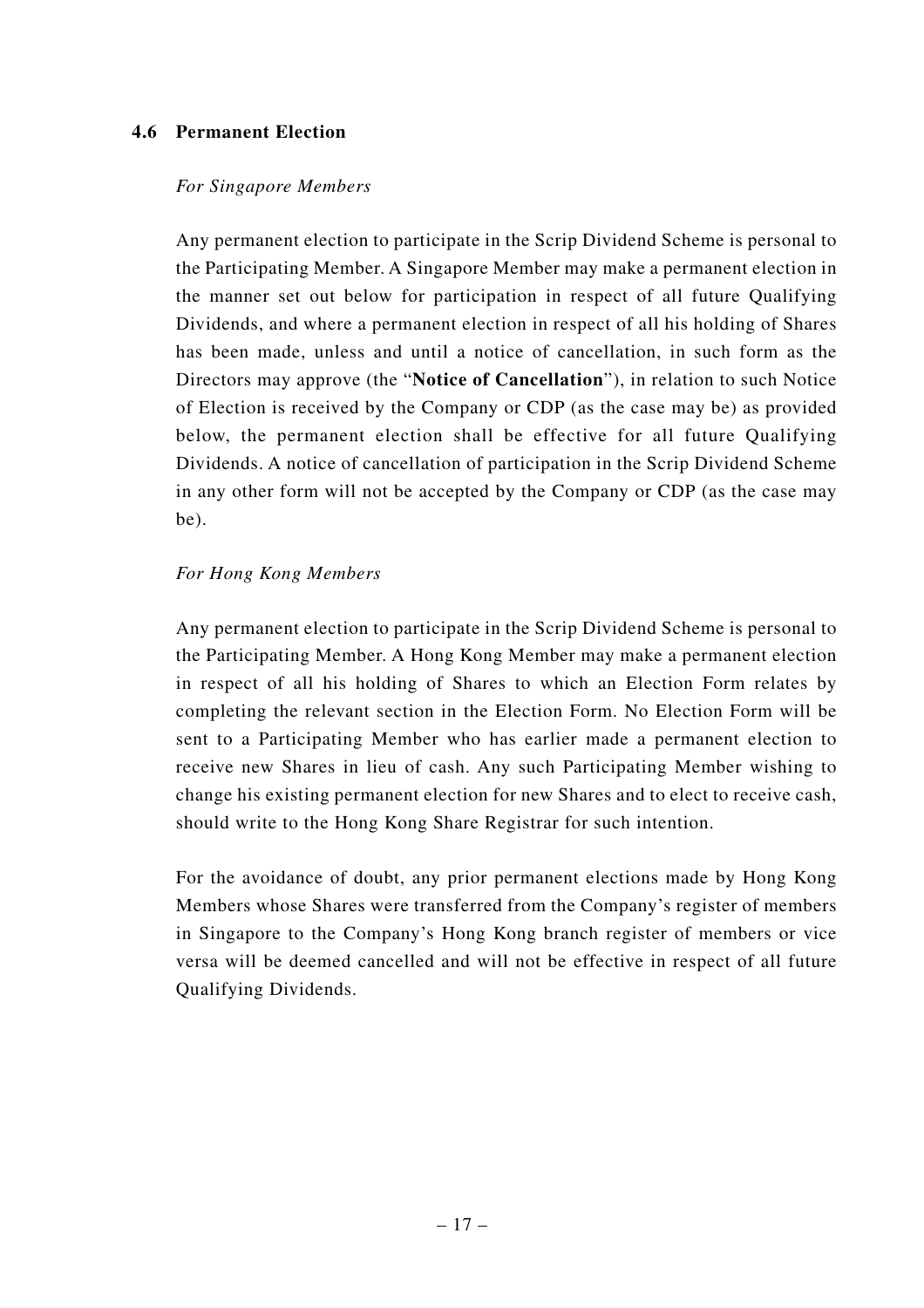#### **4.7 Notice of Election or Election Form (as the case may be) to Participate**

#### *For Singapore Members*

The Company will, at its discretion, send to each Singapore Member (save for a Singapore Member who has made a permanent election) one or more Notices of Election (in such form as the Directors may approve). To be effective in respect of any Qualifying Dividend (unless a permanent election has already been made), a Notice of Election must be received by the Company or, in the case of a Notice of Election being submitted by a Singapore Member who is a Depositor, by CDP, by the date to be specified by the Directors in respect of that Qualifying Dividend. A Singapore Member receiving two or more Notices of Election and wishing to receive Shares in respect of all of his entitlement to the Qualifying Dividend in respect of all or part of his holding of Shares must complete all the Notices of Election received by him and return the completed Notices of Election to the Company and/or CDP, as the case may be. A Notice of Election to participate in the Scrip Dividend Scheme in any other form will not be accepted by the Company or CDP (as the case may be). If a Notice of Election in relation to a permanent election is received after the date specified by the Directors for any particular Qualifying Dividend, the Notice of Election will not be effective for that Qualifying Dividend, but will be effective for all future Qualifying Dividends in respect of such Notice of Election. A Notice of Election (other than in relation to a permanent election) in respect of any Qualifying Dividend shall not, upon its receipt by the Company or CDP (as the case may be), be withdrawn or cancelled. A permanent election made in the Notice of Election will remain in force until cancelled in the manner provided below or until it becomes ineffective as provided in the Terms and Conditions of the Scrip Dividend Scheme. A Singapore Member receiving more than one Notice of Election and wishing to make a permanent election in respect of all his holding of Shares must complete all Notices of Election received by him and return the Notice of Election to the Company and/or CDP, as the case may be.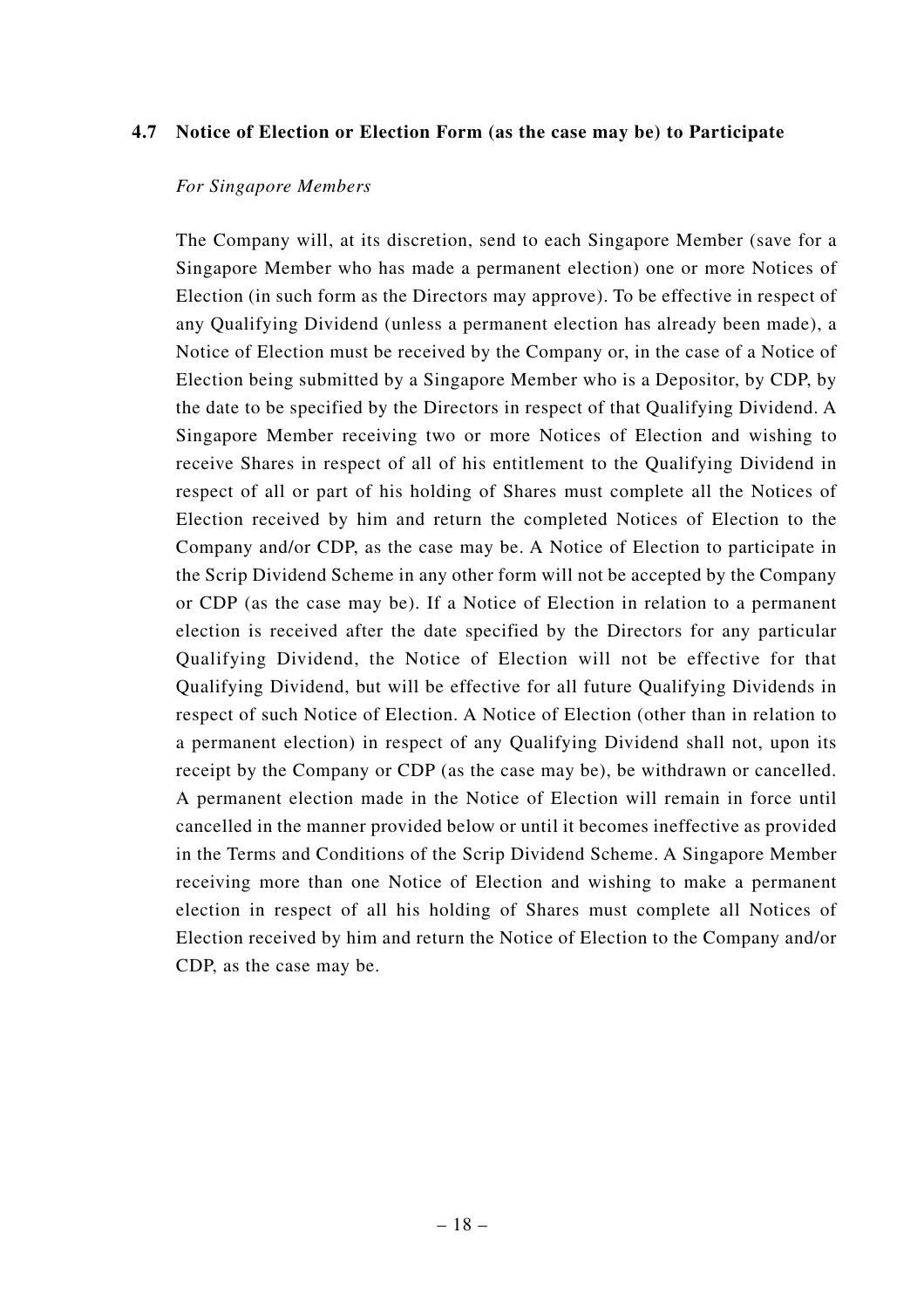#### *For Hong Kong Members*

A Hong Kong Member who elects to receive an allotment of Shares, partly in cash and partly in Shares or to make a permanent election to receive Shares for all future Qualifying Dividends, should use the Election Form. If a Hong Kong Member has signed the Election Form but does not specify the number of Shares in respect of which he is entitled to receive Shares under the Scrip Dividend Scheme, or if a Hong Kong Member elects to receive Shares in respect of a greater number of Shares than his registered holding on the Books Closure Date, he will be deemed to have chosen to receive Shares in respect of all the Shares of which he was then registered as the holder. The Election Form should be completed in accordance with the instructions printed thereon and returned so that it is received by the Hong Kong Share Registrar, Boardroom Share Registrars (HK) Limited, at 2103B, 21/F, 148 Electric Road, North Point, Hong Kong, no later than the date to be specified by the Directors in respect of the Qualifying Dividend. Failure to complete and return the Election Form in accordance with the instructions printed thereon will result in the relevant Hong Kong Member's Qualifying Dividend being paid wholly in the form of cash. No acknowledgment of receipt of the Election Form will be issued.

#### **4.8 Extent of Application of the Scrip Dividend Scheme to each Dividend**

The Directors may determine, in their absolute discretion, in respect of any Dividend, whether the Scrip Dividend Scheme shall apply to such Dividend. If, in their absolute discretion, the Directors have not determined that the Scrip Dividend Scheme is to apply to a particular Dividend, such Dividend shall be paid in cash to the Members notwithstanding their elections under the Scrip Dividend Scheme.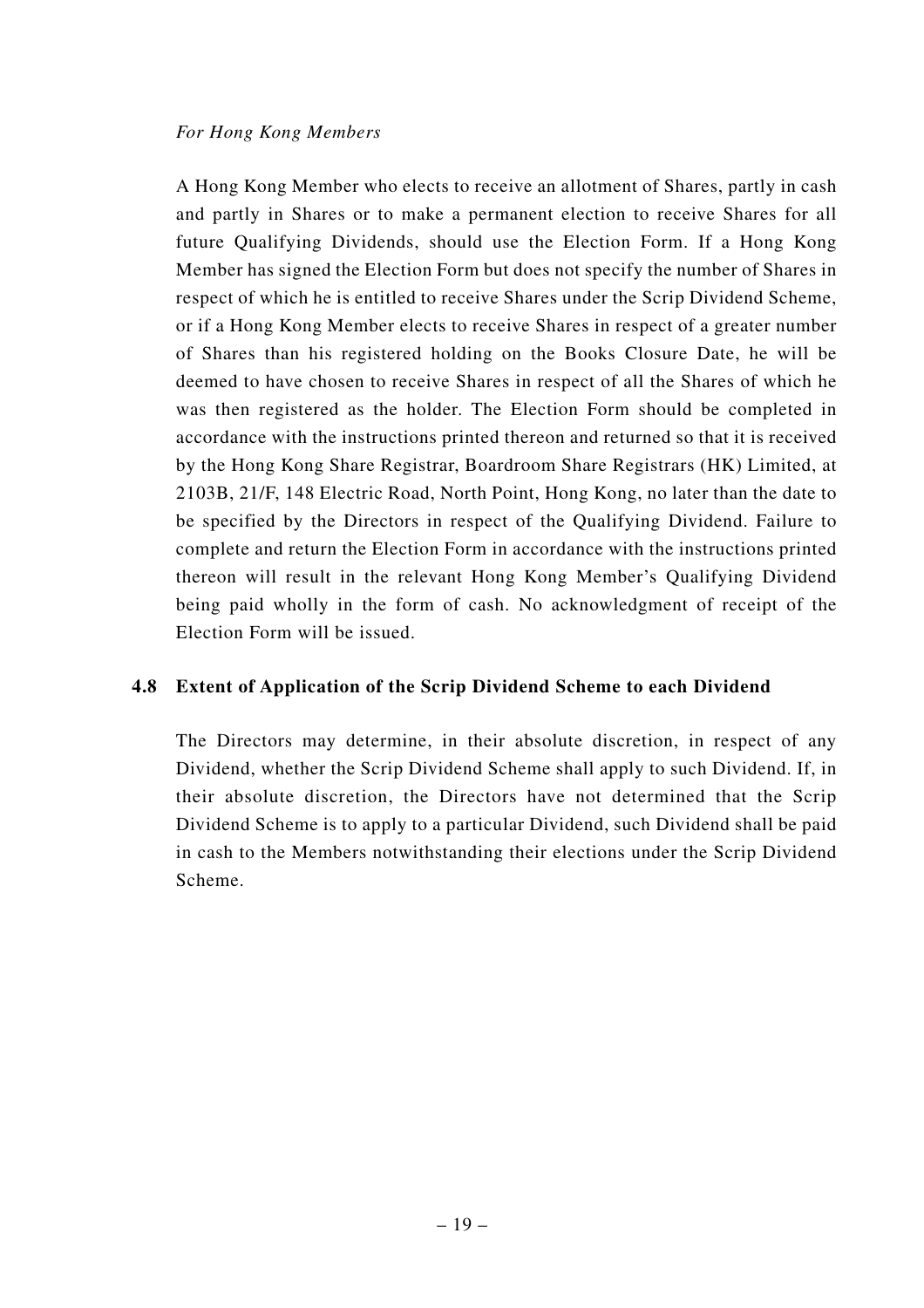#### **4.9 Share Entitlement**

By electing to participate in the Scrip Dividend Scheme in respect of any Notice of Election or Election Form (as the case may be) received by him, a Member elects in respect of any Qualifying Dividend (after the deduction of applicable income tax) to which such Notice of Election or Election Form (as the case may be) relates to receive Shares in lieu of the cash amount of the Qualifying Dividend. In respect of any Qualifying Dividend, the number of Shares to be allotted and issued to a Participating Member electing to receive Shares in respect of a Notice of Election or Election Form (as the case may be) shall be calculated in accordance with the following formula:

$$
N = \frac{S \times D}{V}
$$

Where:

- $N =$  is the number of new Shares to be allotted and issued as fully paid to the Participating Member in respect of such Notice of Election or Election Form (as the case may be).
- $S =$  is the number of Participating Shares held by the Participating Member as at the Books Closure Date for which such Notice of Election or Election Form (as the case may be) relates.
- $D =$  is the Qualifying Dividend (after deduction of applicable income tax) to which such Notice of Election or Election Form (as the case may be) relates.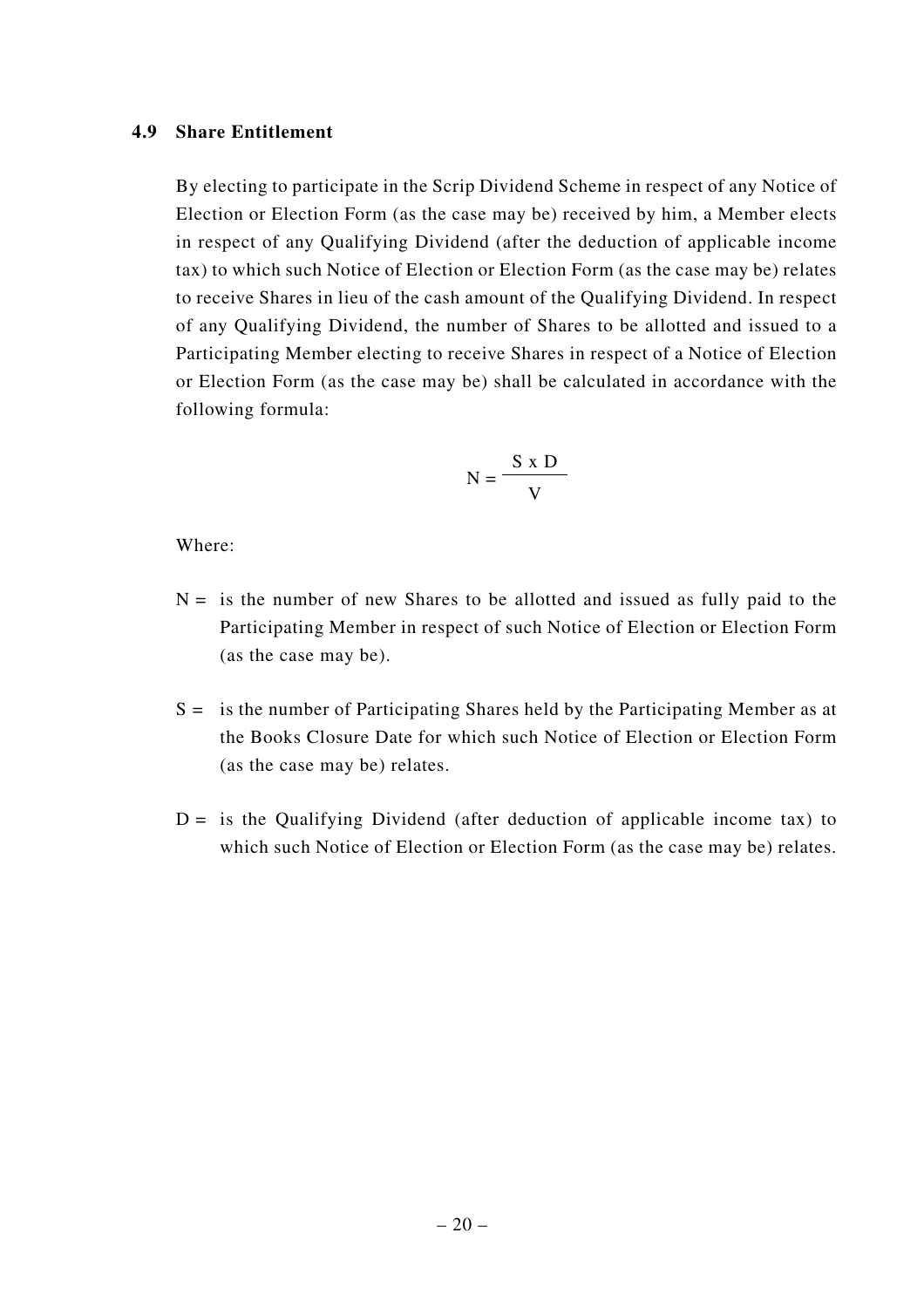$V =$  is the issue price of a Share, which shall for the purpose of calculating the number of new Shares to be allotted and issued as fully paid to Participating Members, pursuant to the Scrip Dividend Scheme, being an amount in S\$ determined by the Directors (the "**Relevant Amount**"), which the Relevant Amount shall not be set at more than 10% discount (or such other discount as may be permitted by the Listing Manual of the SGX-ST and the Listing Rules), nor shall it exceed, the average of the last dealt prices of a Share on the SGX-ST for each of the Market Days during the period commencing on the day on which the Shares are first quoted ex-dividend on the SGX-ST after the announcement of the Dividend and ending on the Books Closure Date (the "**Price Determination Period**"). In the event that there is no trading in the Shares during the Price Determination Period, the Relevant Amount shall not exceed the average of the last dealt prices of a Share on the SGX-ST, for each of the Market Days during a period to be determined by the Directors prior to the announcement of the application of the Scrip Dividend Scheme to such Dividend.

The Directors shall have full power to make such provisions as they think fit where the number of Shares calculated in accordance with the above formula becomes attributable in fractions, including provisions whereby fractional entitlements are rounded down to the nearest whole number or otherwise dealt with in such manner as they may deem fit in the interests of the Company and which is/are acceptable to the SGX-ST and SEHK.

In no event, however, will the Shares be allotted under the Scrip Dividend Scheme at less than the par value of the Shares. Should the issue price, as determined above (being represented in the above formula as "**V**") be less than the par value of the Shares, the Scrip Dividend Scheme will not operate for that Dividend and the Dividend will be paid in cash in the usual manner to all Participating Members.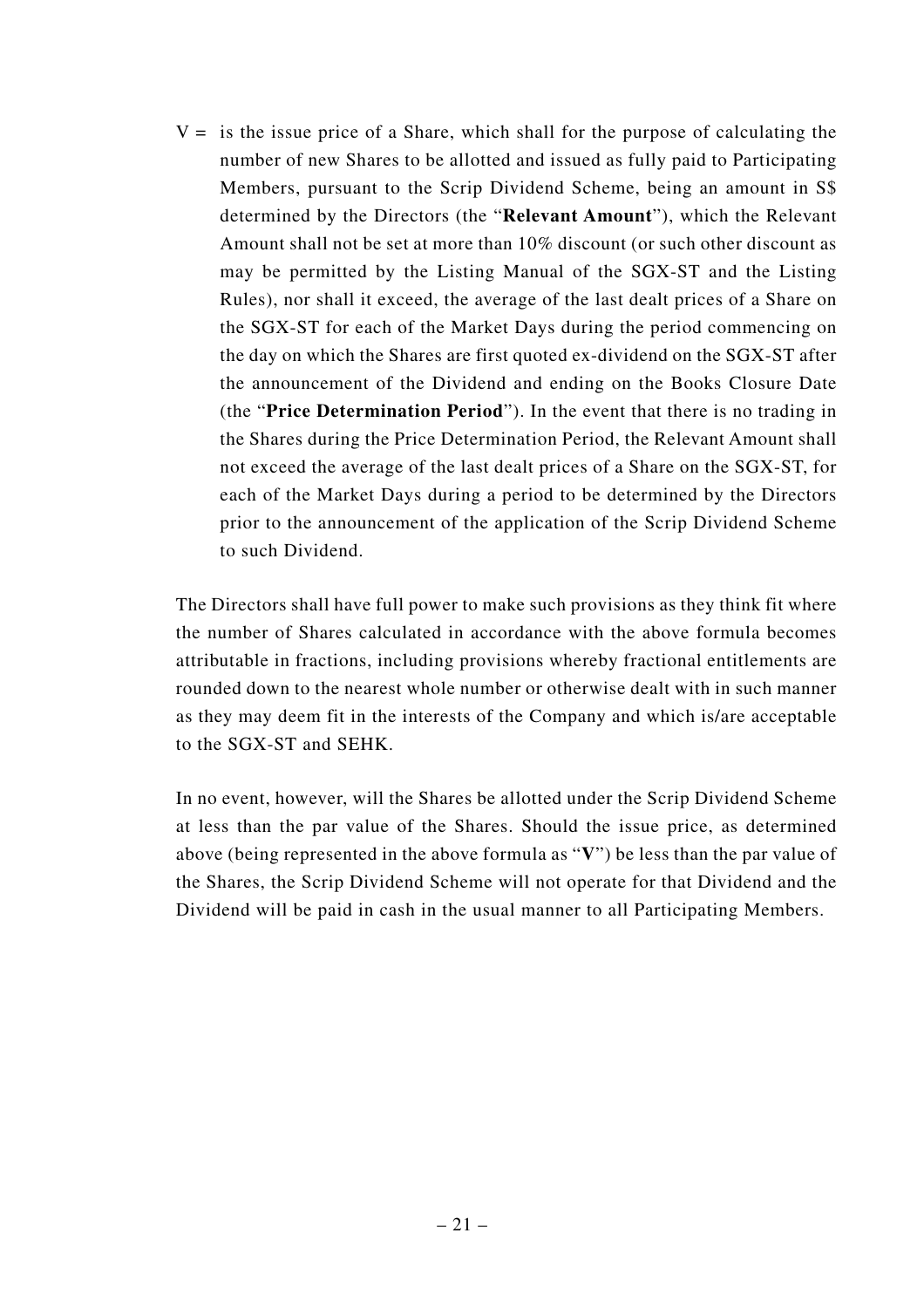#### **4.10 Terms of Allotment**

All Shares allotted under the Scrip Dividend Scheme will be allotted as fully paid. All such Shares shall rank pari passu in all respects with the Shares then in issue save only in relation to participation in the Qualifying Dividend which is the subject of the election (including the right to make any election pursuant to the Scrip Dividend Scheme) or any other distributions, bonuses or rights paid, made, declared or announced prior to or contemporaneous with the payment or declaration of the Qualifying Dividend which is the subject of the election, unless the Directors otherwise specify.

#### *For Singapore Members*

Participating Members who are Depositors and who have supplied their CDP account numbers in the Notice of Election will have the Shares credited to their securities accounts maintained with CDP. In other cases, certificates for the Shares will be despatched to Singapore Members, at their risk, at their registered addresses in Singapore.

#### *For Hong Kong Members*

Certificates for the Shares will be despatched to Hong Kong Members, at their risk, at their registered addresses in Hong Kong by ordinary post.

#### **4.11 Statement to the Participating Members**

The Company will send to each Participating Member on or about each payment date for the Dividend which shall be a date not less than 30 Market Days but not more than 35 Market Days after the Books Closure Date for that Dividend, or such other period as the Directors may decide, a statement detailing, inter alia:

- (a) the number of the Participating Shares held by the Participating Member as at the relevant Books Closure Date; and
- (b) the number of Shares to be allotted to the Participating Member under the Scrip Dividend Scheme.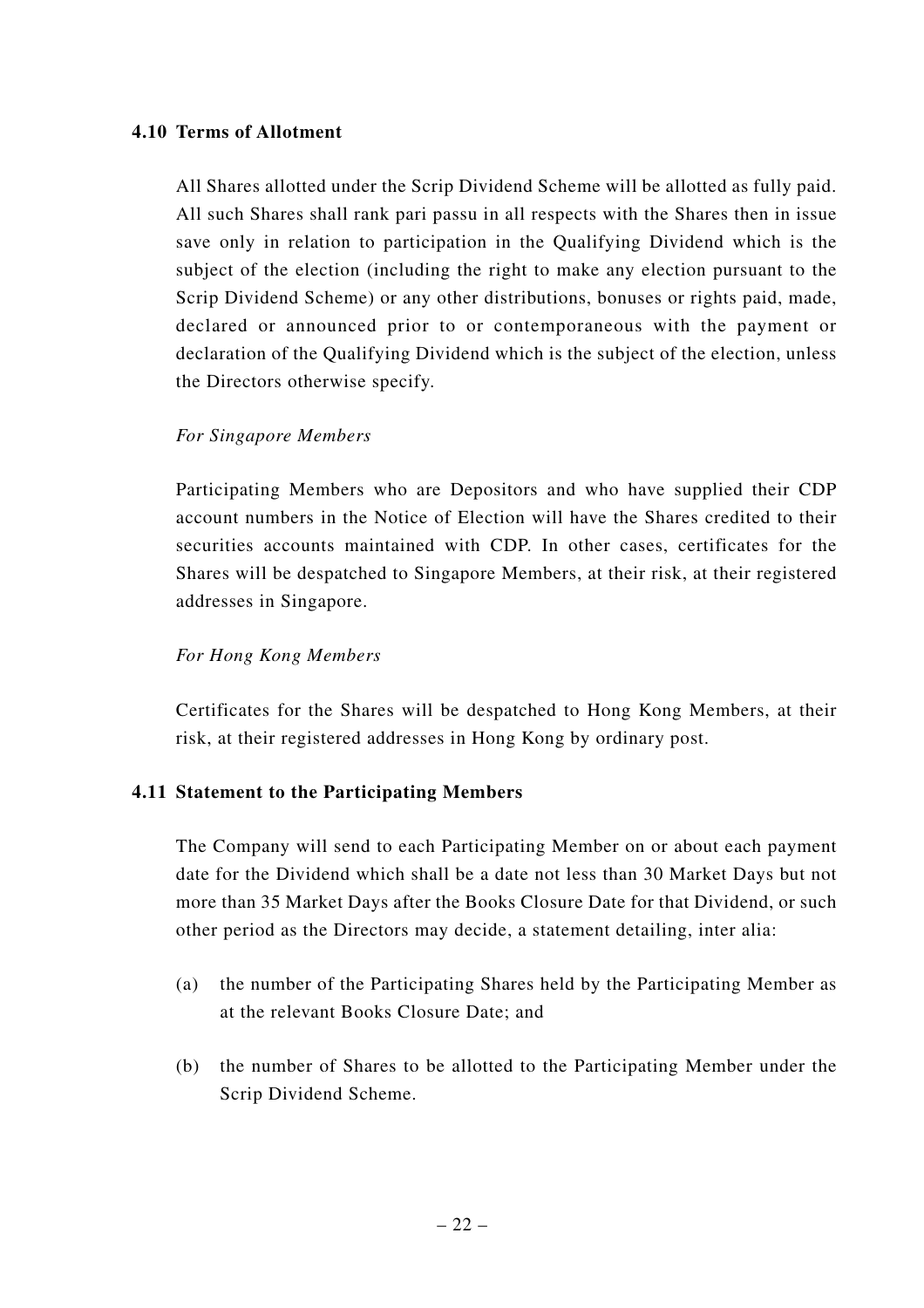#### **4.12 Cost to the Participating Members**

Under the present laws in Singapore and Hong Kong, brokerage or other transaction costs and Singapore or Hong Kong stamp duty (as the case may be) will not be payable by the Participating Members on Shares allotted under the Scrip Dividend Scheme.

#### **4.13 Cancellation of Participation (For Singapore Members only)**

A Participating Member, who is also a Singapore Member, may at any time cancel his permanent election to participate in the Scrip Dividend Scheme in relation to any Notice of Election by completing and returning to the Company or CDP (as the case may be), a Notice of Cancellation in such form as the Directors may approve (a notice of cancellation of participation in the Scrip Dividend Scheme in any other form will not be accepted by the Company or CDP (as the case may be) in relation to such Notice of Election. To be effective in respect of any Qualifying Dividend, the Notice of Cancellation must be received by the Company or, CDP (as the case may be), by the date to be specified by the Directors for that Qualifying Dividend, failing which the Notice of Cancellation will not be effective for that Qualifying Dividend but will be effective for all future Qualifying Dividends in respect of such Notice of Election. If a Participating Member, who is a Singapore Member and an individual, dies, any permanent election to participate in the Scrip Dividend Scheme by that Singapore Member will cease upon receipt by the Company or, if that Singapore Member is a Depositor, by CDP, of notice of the death acceptable to the Company or, as the case may be, CDP, or at such later date as the Directors in their discretion, upon request from the personal representative(s) of the deceased Participating Member, may determine. If the personal representative(s) of the deceased Singapore Member wish(es) to participate in the Scrip Dividend Scheme in respect of any Qualifying Dividend or in respect of all future Qualifying Dividends in relation to the Shares forming part of the estate of the deceased Singapore Member, the relevant Notices of Election must be submitted by such personal representative(s) in accordance with the Terms and Conditions of the Scrip Dividend Scheme. If a Participating Member becomes bankrupt or, in the case where the Participating Member is a company, is wound up, any permanent election to participate in the Scrip Dividend Scheme by that Singapore Member will cease upon receipt by the Company or, if that Singapore Member is a Depositor, by CDP of notice of the bankruptcy or, as the case may be, the winding up.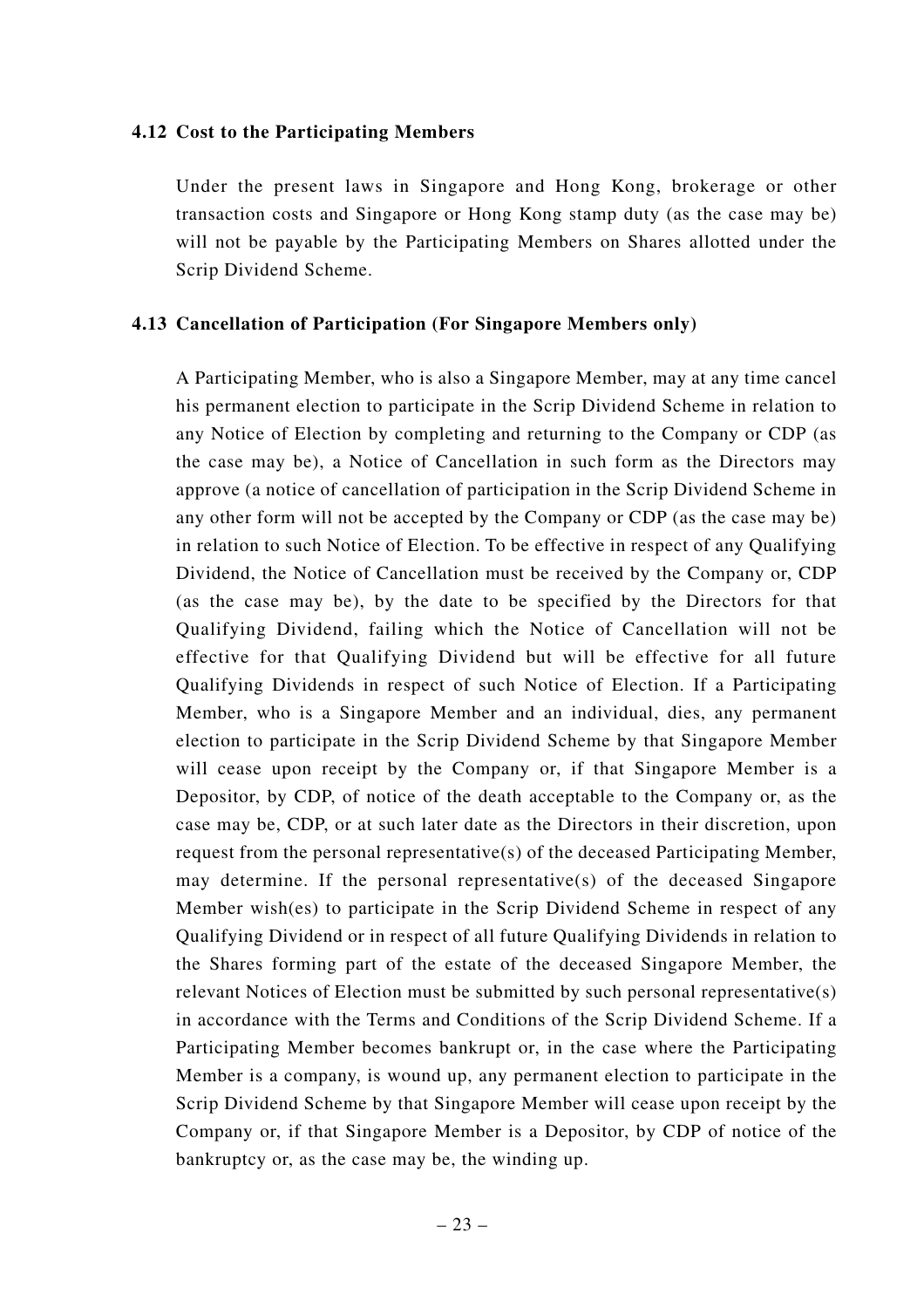#### **4.14 Cancellation of Application of the Scrip Dividend Scheme**

Notwithstanding any provision in the Terms and Conditions of the Scrip Dividend Scheme, if at any time after the Directors have determined that the Scrip Dividend Scheme shall apply to any particular Dividend and before the allotment and issue of Shares in respect of that Dividend, the Directors shall consider that by reason of any event or circumstance (whether arising before or after such determination) or by reason of any matter whatsoever it is no longer expedient or appropriate to implement the Scrip Dividend Scheme in respect of such Dividend, the Directors may, at their absolute discretion and as they may deem fit in the interest of the Company and without assigning any reason therefor, cancel the application of the Scrip Dividend Scheme to such Dividend. In such event, such Dividend shall be paid in cash to the Members in the usual manner.

## **4.15 Modification and Termination of the Scrip Dividend Scheme**

The Scrip Dividend Scheme may be modified or terminated at any time by the Directors as they deem fit on giving notice in writing to all Members, except that no modification shall be made without the prior written approval of the SGX-ST and/or SEHK.

In the case of a modification, the Scrip Dividend Scheme will continue as modified in relation to each Member who has made a permanent election under the Scrip Dividend Scheme unless and until the Company or the Hong Kong Share Registrar (as the case may be), if the Member is a Depositor, CDP, receives a Notice of Cancellation in respect of a Notice of Election submitted by such Participating Member, from the Participating Member.

#### **4.16 Governing Law**

This Statement, the Scrip Dividend Scheme and the Terms and Conditions thereof shall be governed by, and construed in accordance with, the laws of Singapore.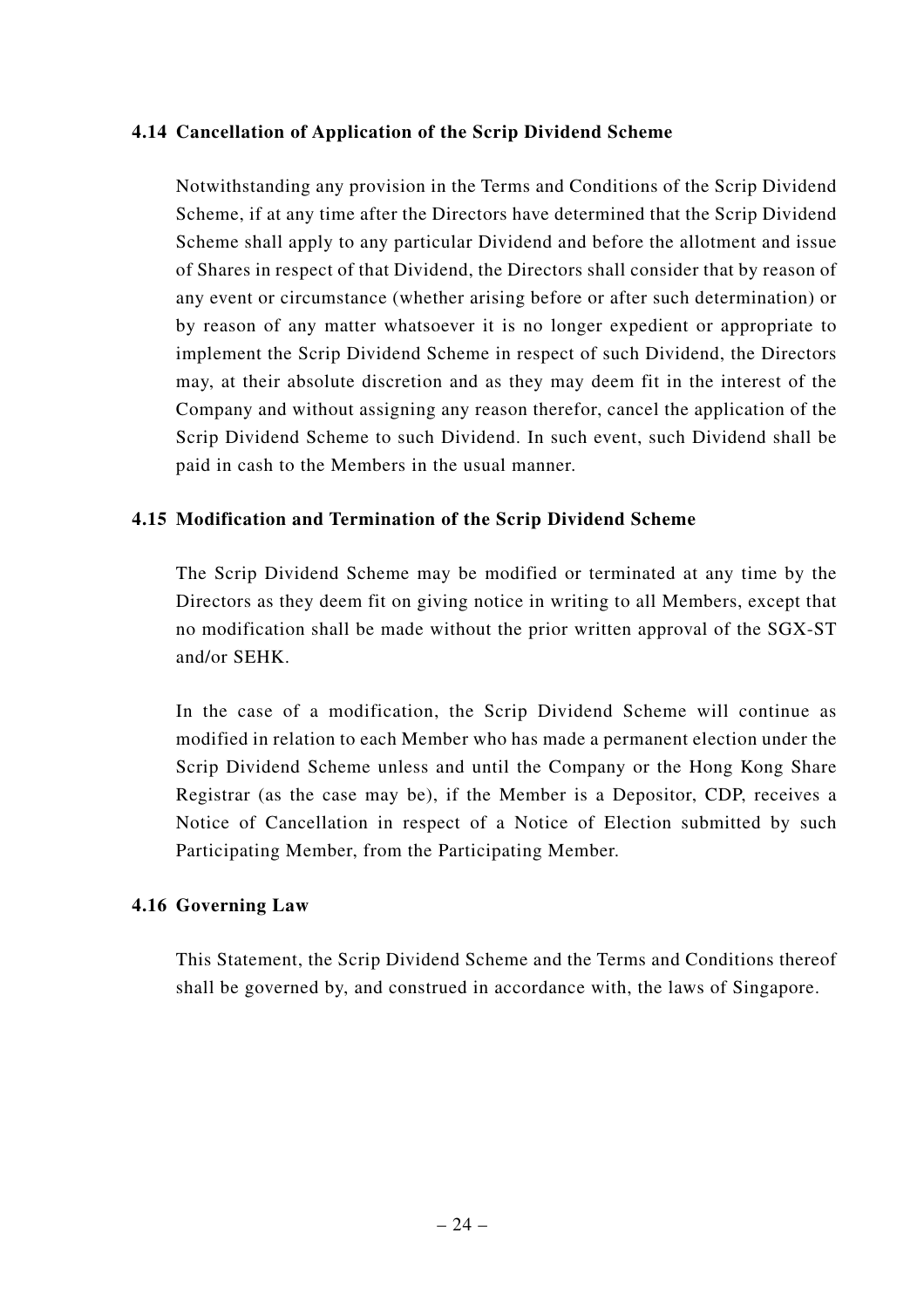### **5. LISTING ON SGX-ST AND SEHK**

The Company will submit an application to the SGX-ST for the Shares allotted under the Scrip Dividend Scheme to be listed on the SGX-ST and, subject to the approval of the SGX-ST, such Shares will be quoted upon completion of allotment procedures. However, the SGX-ST accepts no responsibility for any statement in this Statement.

The Company will submit an application to the SEHK for the listing and permission to deal in the new Shares on the SEHK, at such time(s) as may be appropriate and determined by the Company. It should be noted that the Company is unable to represent, warrant or give any assurance that the approval for the listing and permission to deal in the new Shares will be granted by the SEHK. In such event that new Shares cannot be issued by the Company or listed and dealt in on the SEHK, appropriate steps will be taken by the Company for the relevant Members to receive the Dividends in cash.

## **6. TAXATION**

The Company takes no responsibility for the taxation liabilities of Participating Members or the tax consequences of any election made by the Members. As individual circumstances and laws vary considerably, specific taxation advice should be obtained by the Members if required. The Company takes no responsibility for the correctness or accuracy of any information as to taxation liability set out in this Statement. As a general indication, however, it is understood that as at the date of this Statement, under tax legislation in Singapore and Hong Kong, a Member's Singapore and Hong Kong tax liability in relation to the Dividends received will not alter, nor is there any tax advantage to be gained, by reason of having elected to participate in the Scrip Dividend Scheme.

## **7. INCOME TAX**

The Company, where applicable, will deduct all income tax required to be deducted from the Qualifying Dividends in accordance with applicable law. Certificates of income tax deductions, where applicable, will be sent to Participating Members in the usual manner.